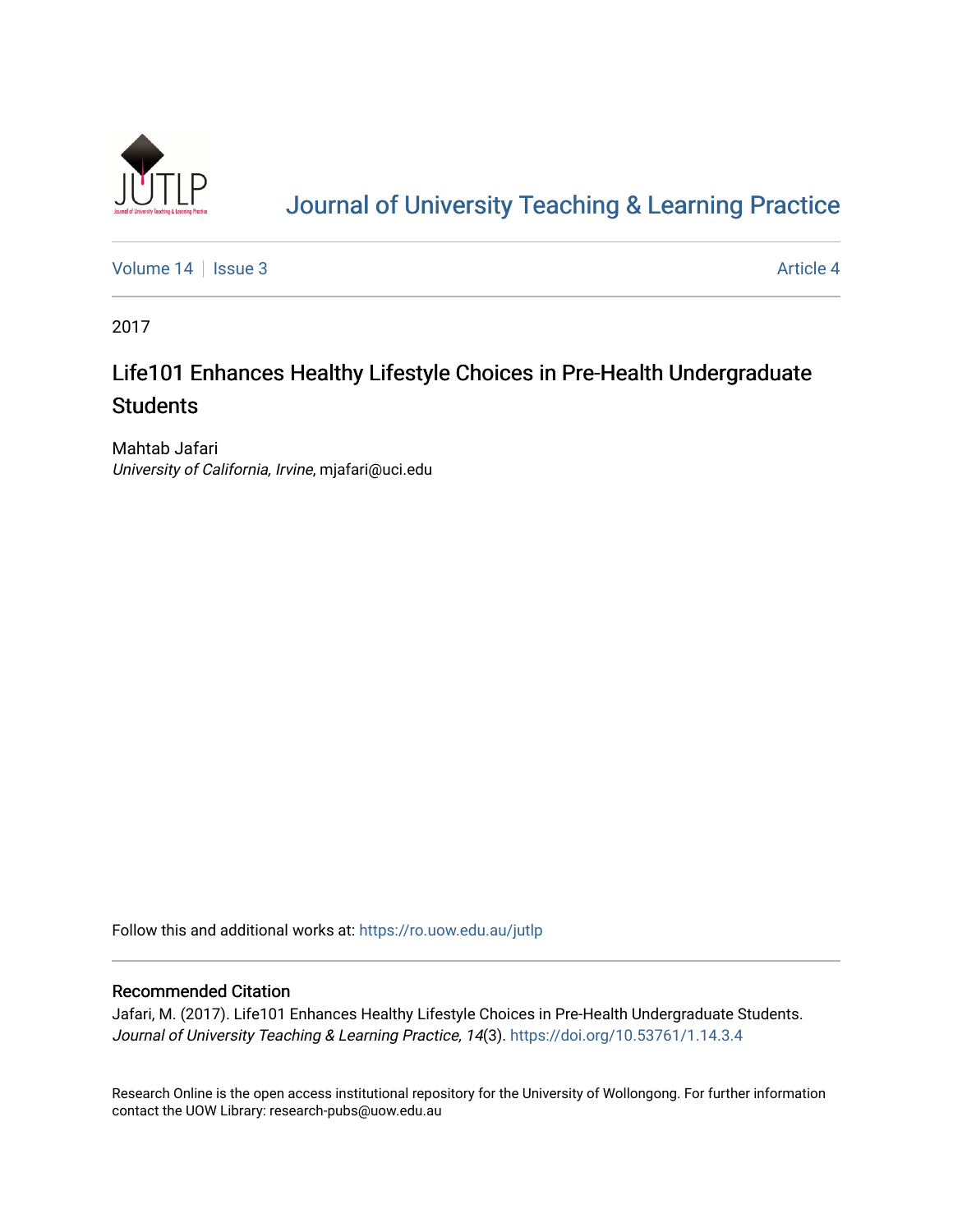## Life101 Enhances Healthy Lifestyle Choices in Pre-Health Undergraduate **Students**

## Abstract

Stress levels in college students are increasing at an alarmingly fast pace. To combat this rising tide, universities need effective tools to promote student well-being and help them to recognize and manage their stress. One approach is to teach students basic lifestyle skills to cope with stress and achieve wellness. This is important as it not only increases students' retention within a chosen field of study, but assists them to achieve personal and academic success. To inspire our undergraduate students to adopt healthy lifestyle choices, a once-weekly course titled "Life101" was developed with topics that focused on students' wellness such as stress management, emotional intelligence, financial management, nutrition, and exercise. Classes were taught through a combination of lecture, multimedia videos, and discussions. Here, we share our observational findings outlining the potential benefits (short- and long-term) for students participating in Life101. Based on pre- and post-course survey data from students, both in-class and online, Life101 had a significant positive impact on the lifestyle of our students. The main outcomes from this study were: 1) both in-class and online courses resulted in positive lifestyle changes in our students; 2) online students showed greater mastery of course topics compared to their in-class peers; and 3) long-term benefits from the course were reported after a one-year follow-up. Although, this collective positive impact may suggest that offering Life101 to undergraduate students can serve to improve students' mental and physical health, a prospective study is needed to confirm these findings.

## Keywords

Undergraduate education, healthy lifestyle, stress management, emotional intelligence, exercise, nutrition, behavioral changes.

This article is available in Journal of University Teaching & Learning Practice: [https://ro.uow.edu.au/jutlp/vol14/iss3/](https://ro.uow.edu.au/jutlp/vol14/iss3/4)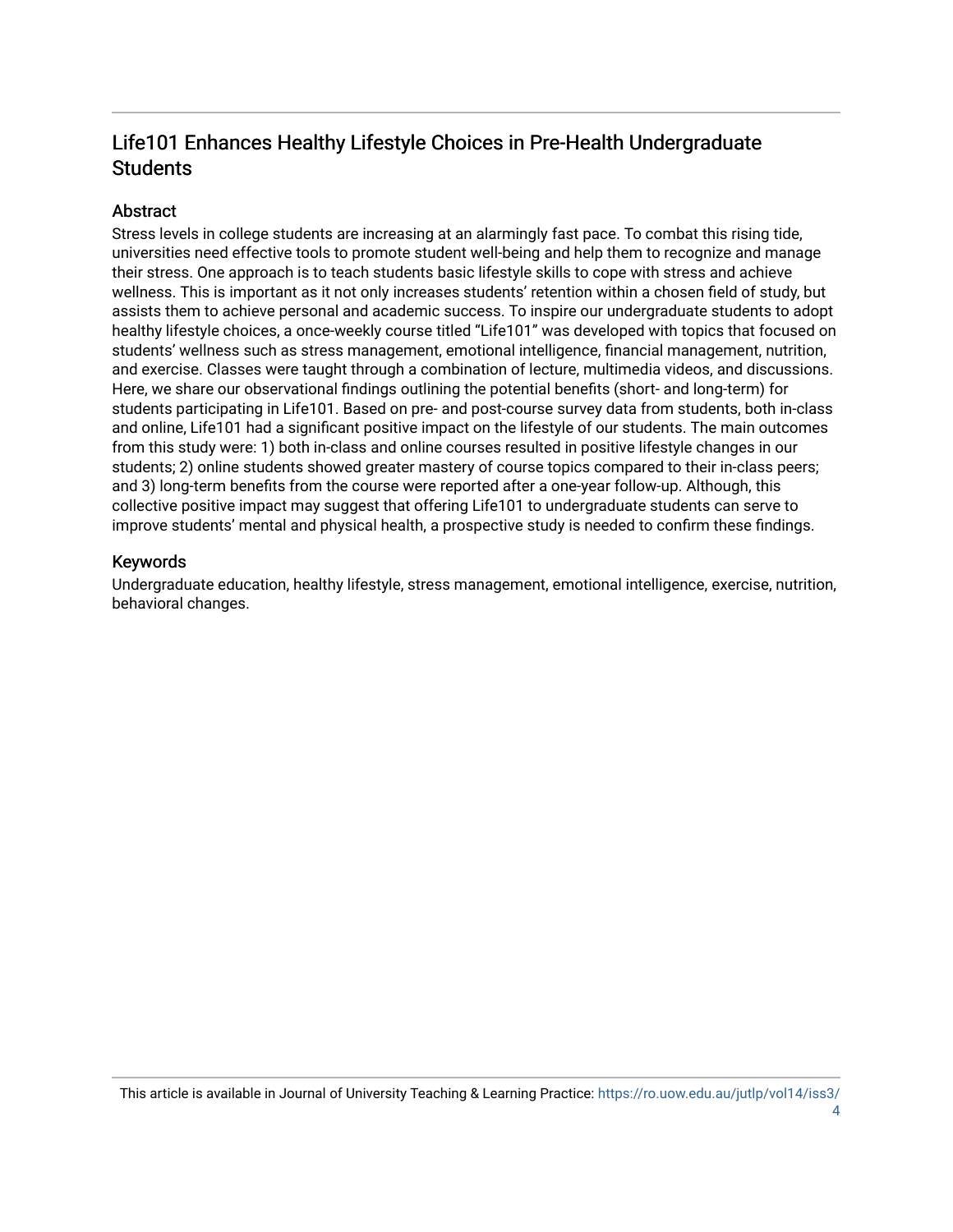

# [Journal of University Teaching & Learning Practice](https://ro.uow.edu.au/jutlp)

[Volume 14](https://ro.uow.edu.au/jutlp/vol14) | [Issue 3](https://ro.uow.edu.au/jutlp/vol14/iss3) Article 4

2017

## Life101 Enhances Healthy Lifestyle Choices in Pre-Health Undergraduate **Students**

Mahtab Jafari University of California, Irvine, mjafari@uci.edu

Follow this and additional works at: [https://ro.uow.edu.au/jutlp](https://ro.uow.edu.au/jutlp?utm_source=ro.uow.edu.au%2Fjutlp%2Fvol14%2Fiss3%2F4&utm_medium=PDF&utm_campaign=PDFCoverPages) 

## Recommended Citation

Jafari, M. (2017). Life101 Enhances Healthy Lifestyle Choices in Pre-Health Undergraduate Students. Journal of University Teaching & Learning Practice, 14(3). [https://ro.uow.edu.au/jutlp/vol14/iss3/4](https://ro.uow.edu.au/jutlp/vol14/iss3/4?utm_source=ro.uow.edu.au%2Fjutlp%2Fvol14%2Fiss3%2F4&utm_medium=PDF&utm_campaign=PDFCoverPages) 

Research Online is the open access institutional repository for the University of Wollongong. For further information contact the UOW Library: research-pubs@uow.edu.au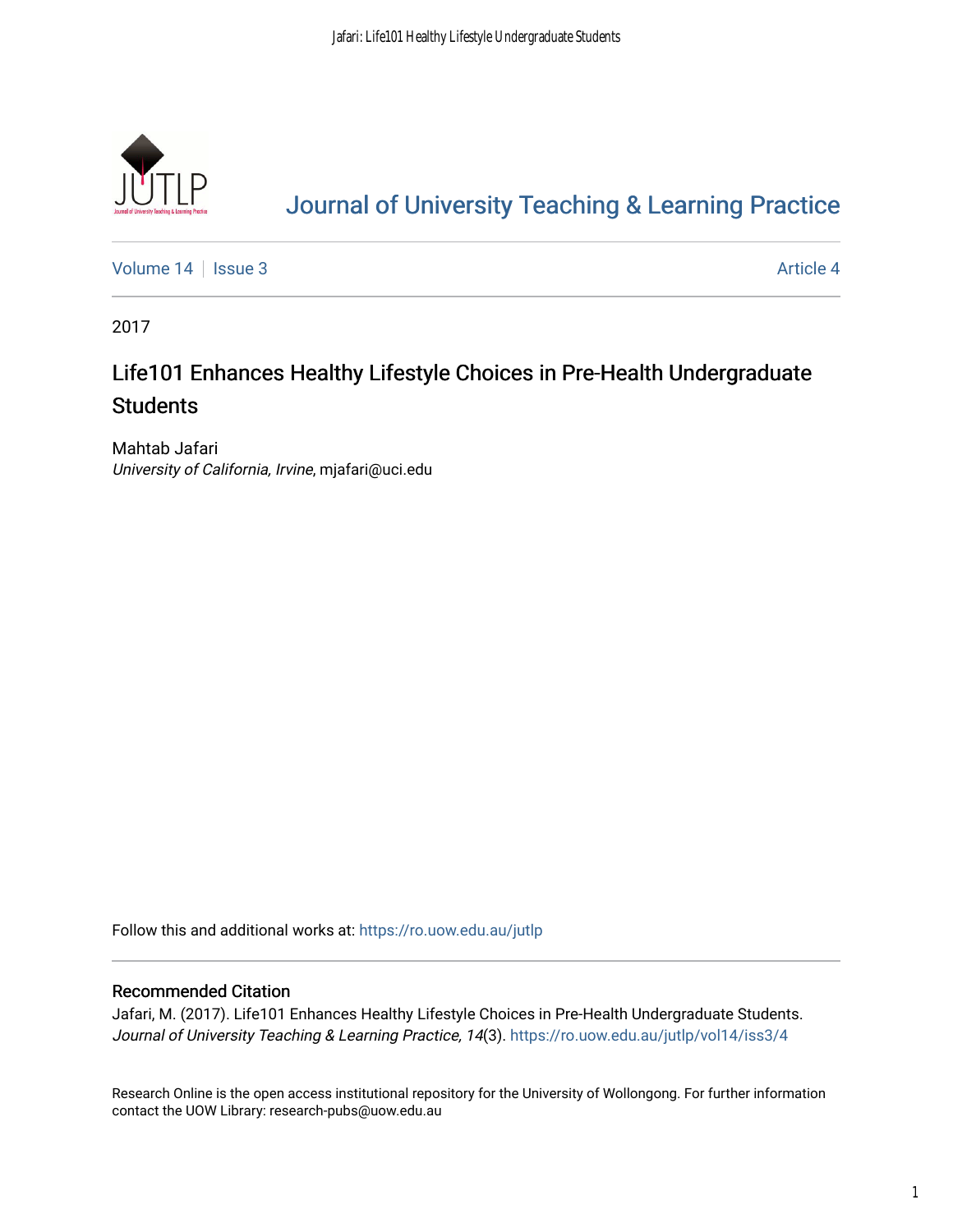## Life101 Enhances Healthy Lifestyle Choices in Pre-Health Undergraduate **Students**

## Abstract

Stress levels in college students are increasing at an alarmingly fast pace. To combat this rising tide, universities need effective tools to promote student well-being and help them to recognize and manage their stress. One approach is to teach students basic lifestyle skills to cope with stress and achieve wellness. This is important as it not only increases students' retention within a chosen field of study, but assists them to achieve personal and academic success. To inspire our undergraduate students to adopt healthy lifestyle choices, a once-weekly course titled "Life101" was developed with topics that focused on students' wellness such as stress management, emotional intelligence, financial management, nutrition, and exercise. Classes were taught through a combination of lecture, multimedia videos, and discussions. Here, we share our observational findings outlining the potential benefits (short- and long-term) for students participating in Life101. Based on pre- and post-course survey data from students, both in-class and online, Life101 had a significant positive impact on the lifestyle of our students. The main outcomes from this study were: 1) both in-class and online courses resulted in positive lifestyle changes in our students; 2) online students showed greater mastery of course topics compared to their in-class peers; and 3) long-term benefits from the course were reported after a one-year follow-up. Although, this collective positive impact may suggest that offering Life101 to undergraduate students can serve to improve students' mental and physical health, a prospective study is needed to confirm these findings.

### Keywords

Undergraduate education, healthy lifestyle, stress management, emotional intelligence, exercise, nutrition, behavioral changes.

This article is available in Journal of University Teaching & Learning Practice: [https://ro.uow.edu.au/jutlp/vol14/iss3/](https://ro.uow.edu.au/jutlp/vol14/iss3/4) [4](https://ro.uow.edu.au/jutlp/vol14/iss3/4)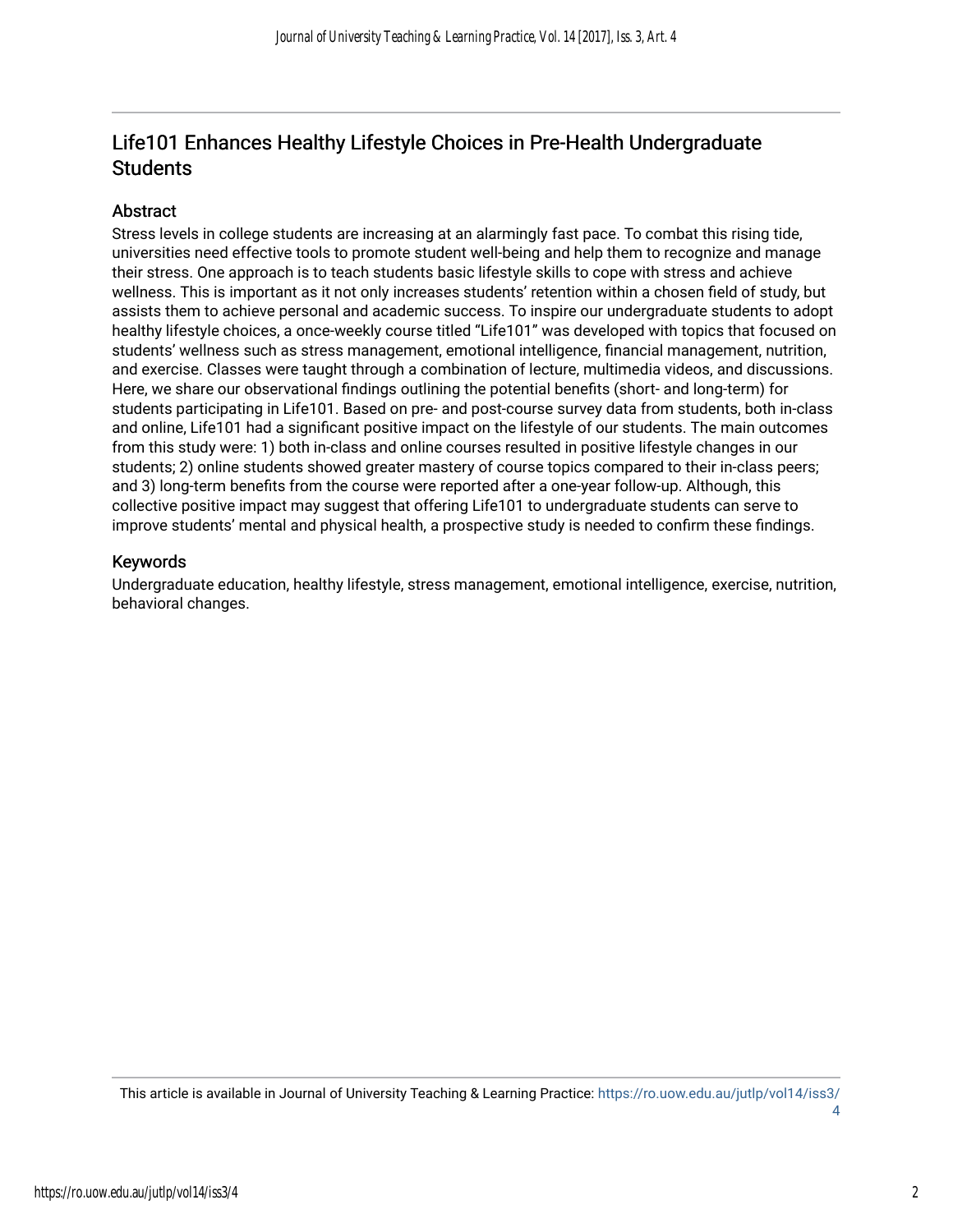## **Life101 Enhances Healthy Lifestyle Choices in Pre-Health Undergraduate Students**

## **Introduction**

#### *Sources of undergraduate stress*

The rates of stress-induced mental and physical health disorders are increasing alarmingly among undergraduate students (Beiter et al. 2015; Brunner, Wallace, Reymann, Sellers & McCabe 2014; Gallagher 2015), with about a quarter of them showing one or more signs of mild to moderate mental-health distress, including stress (27%), anxiety (25%) and depression (22%) (Beiter et al. 2015). Student stress is further amplified by the daunting challenges many first-year students face as they transition to university. Not only are they away from familiar settings (Stroebe, Schut & Nauta 2015), but they face higher academic standards (Westrick, Le, Robbins, Radunzel & Schmidt 2015). Increased expectations of mastery of high volumes of material, heightened reliance upon exams to determine course performance and their own poor time management are significant sources of anxiety for the majority of students (Kumaraswamy 2013). Beginning in 1997, 93% of first-year university students reported feeling overwhelmed by academic demands; this figure had increased to 96% by 2009 (Guthman, Iocin & Konstas 2010; Wyatt & Oswalt 2013). A 2014 study by the American College Counseling Association showed that 52% of university students seeking help had severe psychological problems, compared to 44% in 2013 and 16% in 2000, further demonstrating the growing trend of stress in university students (Reetz, Krylowicz & Mistler 2014). Moreover, studies from the mid-2000s found that 64% of university students who chose to withdraw did so for reasons related to mental health (Allen, Robbins, Casillas & Oh 2008; Gold & Albert 2006).

As academic success is a central pillar in the life of a university student, inability to appropriately manage poor academic performance can further heighten feelings of anxiety and depression, and, if not addressed, suicidal ideation (Banu, Deb, Vardhan & Rao 2015; Francis & Horn 2017; Wilson et al. 2014). Though these findings are shocking, they are not surprising. Today's undergraduates face increased pressures not only for academic success, but also for adjusting to new surroundings and responsibilities; moreover, the majority must also cope with the heightened cost of tuition (Fosnacht & Dong 2013). Taken together, this highlights the necessity for universities to provide students with effective tools to manage their emotional and psychological well-being for long-term academic success.

#### *The proportion of undergraduates with mental-health needs*

The decline in the emotional health of university students over the past decade is partially attributable to poor lifestyle choices (Douce & Keeling 2015; Eagan et al. 2014; Lewin 2011; Lin & Huang 2013b). One study reported that 34% of university students felt so depressed that it was difficult to function; more than 50% of these students reported having experienced overwhelming anxiety, and 8% reported having seriously considered suicide (American College Health Association 2012). Furthermore, the rate of depression-related suicide accounts for 1,100 university deaths annually (Schwartz 2011). Further exacerbating the issue is the record number of visits and increased wait times reported by campus counseling centres (Hoffman 2015; Misner 2014; Prince 2015), indicating undergraduate students' need to learn how to adopt healthier lifestyles to control their stress levels.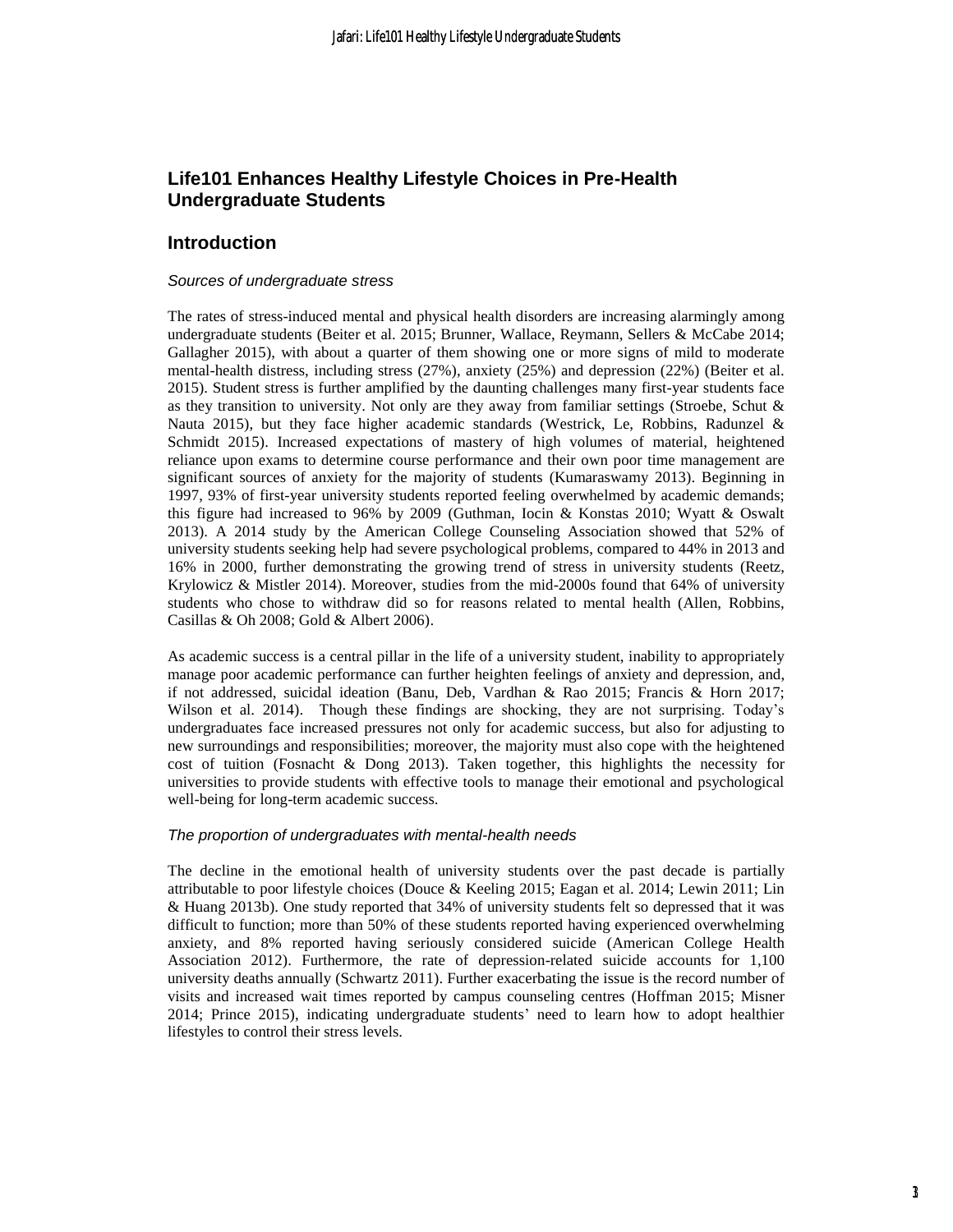#### *Pre-health majors face increased rates of stress*

Pre-health undergraduates are prone to higher levels of academic-related anxiety and "burn-out" (Lin & Huang 2013b) than their counterparts majoring in other subjects, partly because of the increasingly competitive admissions process into graduate schools of medicine, pharmacy, dentistry and nursing (Goff 2011; Lin & Huang 2014). Not surprisingly, then, the level of stress and depression is significantly higher among students in the health sciences (e.g., medicine, pharmacy, dentistry and nursing) compared to other majors (Kiersma, Chen, Yehle & Plake 2013; O'Neill, Wallstedt, Eika & Hartvigsen 2011). One meta-analysis found that globally, almost onethird of all medical students suffered from depression (Puthran, Zhang, Tam & Ho 2016). Hence, pre-health students should be equipped with practical stress-management tools to prepare them for the challenges in graduate health-care education and in their future careers.

#### *The need for coping strategies*

Since the stress that students face is unlikely to recede (Francis  $\&$  Horn 2017), educational institutions need to be proactive in offering courses and services to teach students how to cope with stress and how to achieve wellness. In 2013, a course titled "Life101" was developed at the University of California Irvine (UCI) with the ultimate goal of teaching undergraduate students how to handle stress and adopt a healthy lifestyle. The course covered a broad range of lifestyle topics including motivation, stress management, exercise, nutrition, emotional intelligence and personal financial management. Due to these topics being applicable to the entire UCI undergraduate community, Life101 was offered either in-class or online, and open to all UCI undergraduate students, but was a mandatory requirement for pharmaceutical-sciences majors. As a result, the majority of students enrolled were primarily pre-pharmacy (52% in-class and 74% online).

#### *Selected areas of course focus*

Of the topics presented in Life101, emotional intelligence, financial management and nutritional and physical activity are the central focus. Each of these topics has an independent impact on stress management. Specifically, increasing one's understanding of emotional intelligence (Fletcher, Leadbetter, Curran & O'Sullivan 2009), fiscal management (Hancock, Jorgensen & Swanson 2013) and nutritional and physical health (Deckro et al. 2002; Ferrara 2009) are associated with decreased stress and depression.

#### *Emotional intelligence*

A key topic in Life101 is emotional intelligence (EI), defined as an individual's aptitude in discerning, classifying, and appropriately responding to his/her own emotions and the emotions of others (Goleman, 2006). The importance of EI in fostering stress management and resiliency is highly relevant in people-oriented professions, such as health care, social work and education (Birks, McKendree & Watt 2009; Heffernan, Quinn Griffin, McNulty & Fitzpatrick 2010; Schulze, Wilhelm & Kyllonen 2007). Health-care professionals are highly prone to "burn-out", arising from emotional exhaustion, depersonalisation, and/or feelings of diminished personal accomplishment (Lin & Huang 2013a). One solution, embraced by many programs in medicine (Jeffrey 2015) and pharmacy (M. H. Nelson, Fierke, Sucher & Janke 2015) is recognition of EI as a teachable and crucial skill for the effective practice of these fields (Bradberry & Greaves 2006); this highlights the growing trend of incorporating EI into post-secondary training. The earlier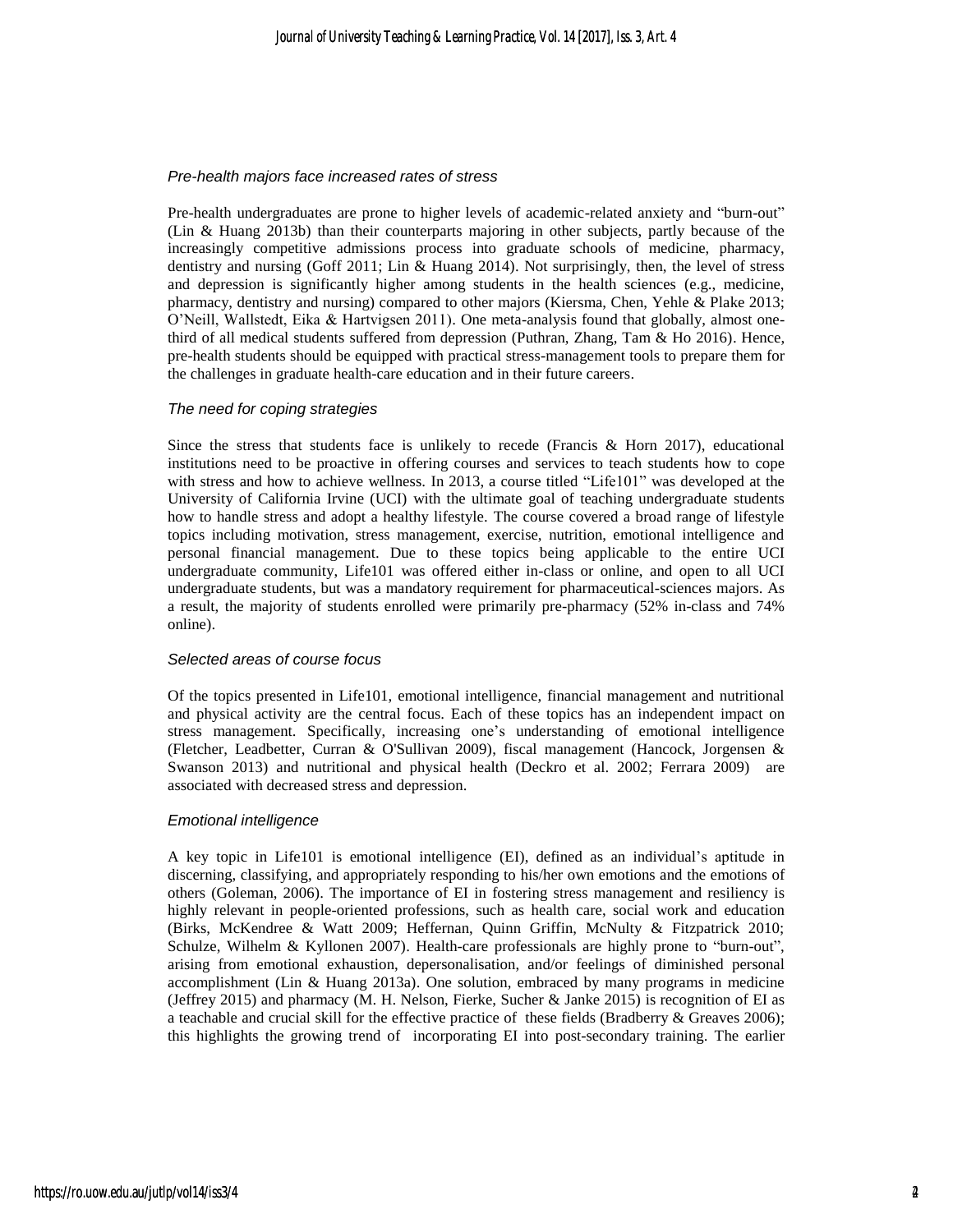students are introduced to EI, the greater the psychosocial benefits (Dacre Pool & Qualter 2012). Hence, instruction in how to improve one's EI was presented in Life101.

#### *Financial management*

Instruction in financial management was also included in Life101. The majority of undergraduates receive no formal money-management training prior to entering university (Borden, Lee, Serido & Collins 2008), and many lack the skills for sound fiscal judgment. Approximately 49% of young adults (ages 25-34) with a tertiary education are financially illiterate (de Bassa Scheresberg 2013). Moreover, one in three students reported that their financial situation was "somewhat likely" to "likely" to affect their ability to complete their undergraduate degree (Lyons 2007). Furthermore, students are not opposed to financial-literacy courses, as studies indicate they positively affirm their desire to participate in financial-management seminars at the university level (Cude et al. 2006). This unmet need is important to fill, as financial burden is one of the leading predictors of poor university performance (Harding 2011; Triventi 2014), and is inversely associated with mental well-being in university-age students (Andrews & Wilding, 2004). The negative implications of poor financial planning are further compounded by the recent trend of slow economic growth in the US (Fernald 2016), record-high tuition rates resulting in more studentloan burden (Joo, Durband & Grable 2008) and deceptively "easy" credit (credit cards) leading to high debt and interest payments (Mae 2002). The need to improve undergraduate financial knowledge motivated its inclusion within Life101.

#### *Nutritional and physical well-being*

Life101 also focused on nutritional and physical well-being. Over one-third of US young adults are obese (Ogden, Carroll, Fryar & Flegal 2015), increasing their risk for hypertension, cardiovascular disease, Type II diabetes and multiple forms of cancer (Basciano, Federico & Adeli 2005; Goel 2015; Pereira 2006; Stanhope et al. 2009), coupled with decreased quality of life (Swallen, Reither, Haas & Meier 2005). A major contributing factor is limited awareness about the detrimental health outcomes of added sugar to food and beverages; this is especially the case for young adults, who are the largest consumers (Ogden, Kit, Carroll & Park 2011). Therefore, educating university students about the negatives of increased sugar consumption may alleviate excess weight-gain and reduce adverse long-term health consequences.

Additionally, physical activity dramatically declines upon university entrance. Undergraduate students show a significant decrease in physical activity compared to high-school students, with only 57% participating in moderate to vigorous physical activity, compared to 91% of high-school students (Nelson, Gortmaker, Subramanian & Wechsler 2007). The decline in undergraduate physical activity is partially due to students no longer having to fulfill a mandatory physicaleducation requirement (Stults-Kolehmainen & Sinha 2014). Thus, many first-year undergraduates lose not only the physical benefits but also the positive mental-health benefits gained from exercise (Cotman, Berchtold & Christie 2007; Gerber et al., 2014).

## **Methodology**

#### *Life101 course*

Life101 was developed to fill an unmet need among undergraduate students nationwide: high rates of stress with limited self-coping mechanisms and decreasing access to university health services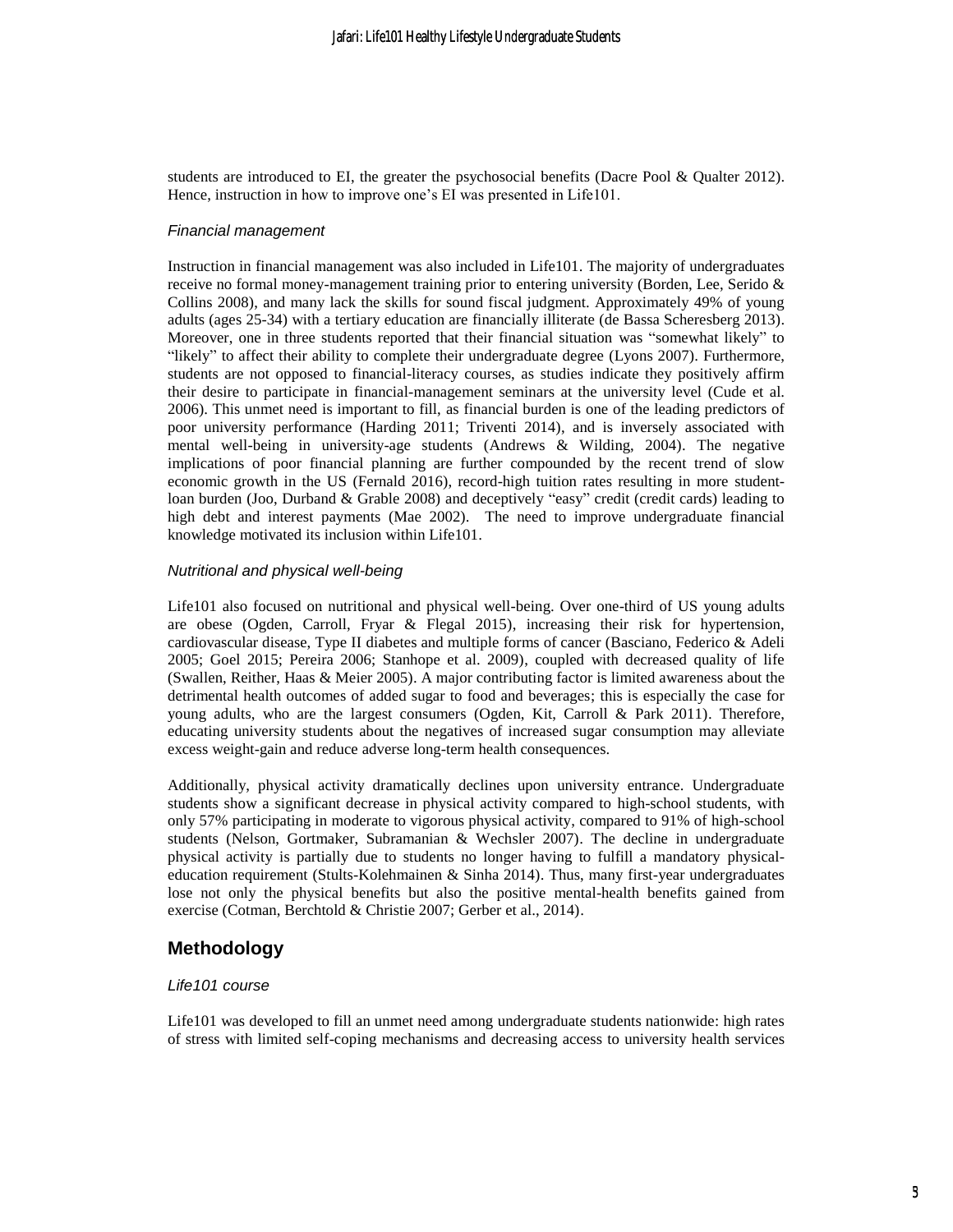(American College Health Association 2012; Castillo & Schwartz 2013; Koch 2016). The course aimed to provide students with tools to self-activate their own "stress-release valves", and to ultimately enable them to improve their health and achieve their academic goals. Student-led discussions and informal surveys provided the basis for the 10 topics chosen and presented in this course (Table 1). The course was offered in-class and online during the Winter and Summer quarters, respectively, for a period of 10 weeks for one hour per week. The online version of the course had the same content as the in-class version, and was delivered through video recordings of the in-class material presented by the same instructor. The videos were presented in 10-minute sections separated by a multiple-choice question based on the content of that section. For the online version, in-class discussions were replaced with online forums using the web platform *Canvas*. Students answered weekly questions and participated in weekly discussions with the instructor, teaching assistants and classmates. Each class meeting presented two to three practical concepts related to the topic, and students were encouraged to adopt them.

| Week | <b>Topic</b>                                                                                | Week | <b>Topic</b>                                                                               |
|------|---------------------------------------------------------------------------------------------|------|--------------------------------------------------------------------------------------------|
|      | Changing Bad Behaviors and Habits<br>[the science of behavioural changes]                   | 6    | Move and Exercise [short-term and long-term<br>mental and physical benefits of exercising] |
|      | Stress [etiology, physiology and<br>pathology]                                              |      | Emotional Intelligence [comparing IQ and EI<br>in relation to success and wellness]        |
| 3    | <b>Stress Management</b>                                                                    | 8    | Volunteering and Mindful Service [health]<br>benefits of mindful volunteering]             |
| 4    | Nutrition Dos and Don'ts<br>[mindful eating]                                                | 9    | Money Management [personal finances for<br>university students]                            |
| 5    | <b>Bad Drugs on College Campuses</b><br>[energy drinks, Ritalin, Adderall and<br>sedatives] | 10   | Social Responsibilities<br>[feeling good by becoming socially]<br><i>responsible]</i>      |

**Table 1. Topics covered in online and in-class Life101 sessions**

#### *Pre- and post-course surveys*

A retrospective analysis of pre- and post-course anonymous surveys was employed to assess the effectiveness of Life101. The survey was developed by the course instructor based on the topics covered in the course. The same survey was used for the in-class and online versions. Students received the same survey before the start of the class (week 1) and after completing the class (week 10), and completion of the surveys was mandatory. The surveys were designed to evaluate behavioural changes that could have resulted from improvements in motivation, stress management, exercise, personal finance, emotional intelligence and nutrition. Percentage changes were the difference between the students' choices of YES and NO in the pre-course and postcourse survey(s). Students could provide open-ended feedback in the comments section of the survey. This served two purposes: the ability to adjust course topics if enough students indicated a shared theme and to collect student suggestions for improving the delivery and content of future courses. Additionally, at the end of each course, students completed a university-mandated course evaluation, required of all courses (online and in-class) offered at UCI. The course evaluations measured faculty teaching and enabled students to give an overall course grade on the scale of 0-4.

#### *Analysis*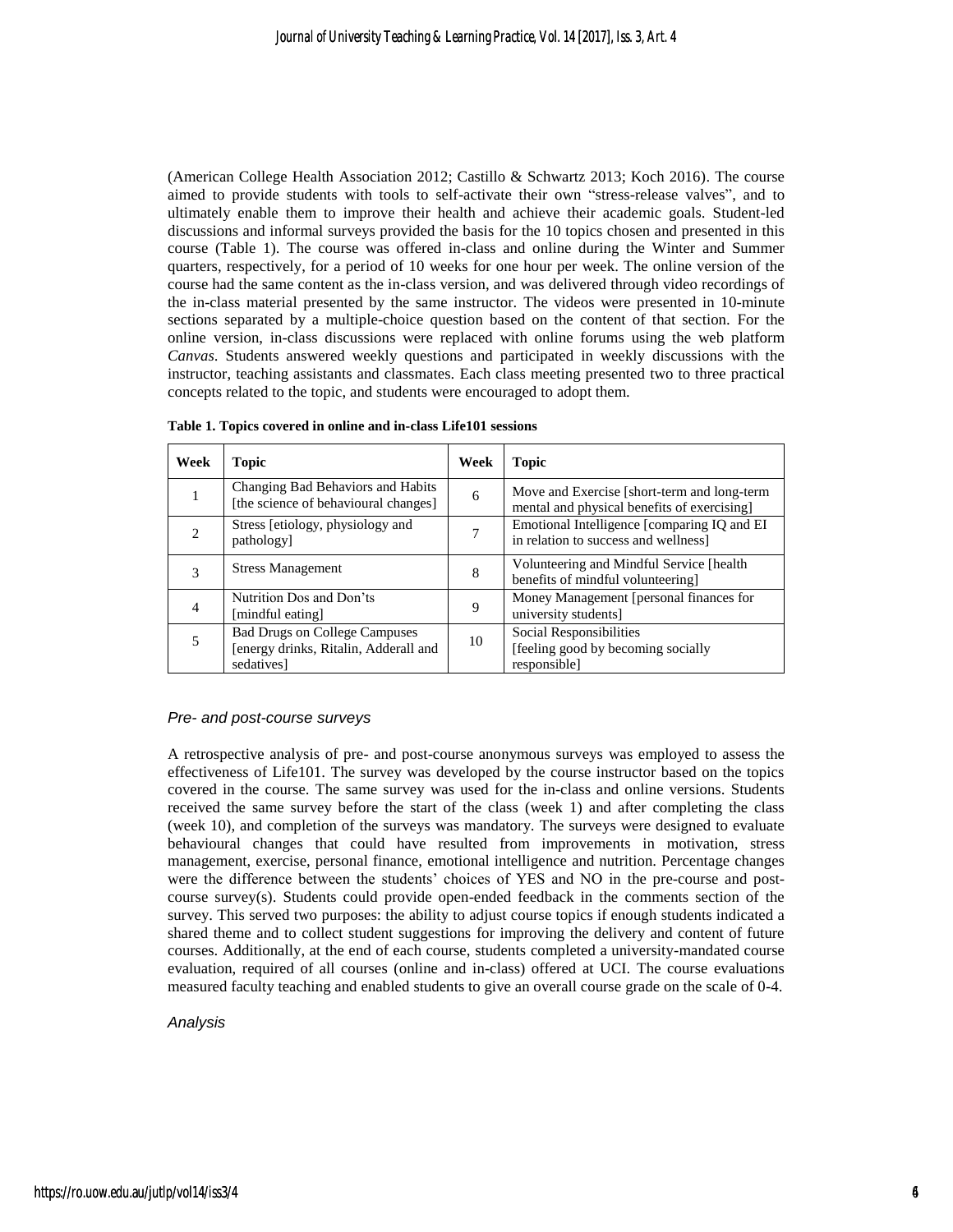Survey responses from students of each class cohort were combined to determine the statistical significance of the effectiveness ratings for Life101. Descriptive statistical analyses were conducted using Prism software Version 5.0 (GraphPad, La Jolla, CA). The pre-course and postcourse values for each question from online and in-class groups were compared using the chisquare test (Tables 2 and 3).

## **Results**

#### *Student demographics*

Of the 1,269 students who took this course either online (851 students) or in-class (418 students), 87% were completing bachelor of science degrees, with a female-to-male ratio of 64% to 36% for online sessions and 66% to 34% for in-class sessions. Dropout rates for both the in-class and online courses were less than 1%. Although the course is open to all majors, it is a required course for pharmaceutical-sciences majors at UCI. The majority of these students are pre-pharmacy majors, as UCI is one of the leading undergraduate "feeder" programs to post-secondary pharmaceutical-sciences programs and pharmacy schools (Pharmacy College Application Service, 2015). Consequently, pharmaceutical-sciences students accounted for 74% of the students in the in-class version and 56% of the students in the online version, followed by biological sciences (10% for both in-class and online versions). Other majors (e.g., public health, psychology, business, engineering, economics, etc.) represented between 5 and 10% for both online and inclass sessions. The majority of pharmaceutical-sciences and biologicall-sciences students at UCI apply to health-care graduate schools (e.g., schools of pharmacy, medicine, dentistry and nursing). Therefore, the majority of the students (90% of in-class and 72% of online) who took Life101 were pre-health majors.

#### *Comparison of pre- and post-course surveys from in-class and online Life101 courses*

The combined results from four online Life101 sessions revealed statistically significant differences between pre- and post-course survey responses. After taking Life101, students reported 14% and 23% gains in being successful in making positive lifestyle changes in the in-class and online versions of the course respectively (62% to 76% in the in-class and 61% to 85% in the online). The improvements in positive lifestyle choices were reflected in exercising more, eating healthier by avoiding eating refined sugar and eating a well-balanced diet, managing their personal finances better and feeling less stressed through application of de-stressing methods presented in the class, such as regular sleep hours, outdoor activities, mindful volunteering and exercising (Table 2).

One of the most significant changes in the pre- and post-course surveys for both in-class and online versions was students' level of understanding of EI and how to improve it. Students reported 54% and 67% improvements in understanding and improving their EI for the online and in-class versions of Life101, respectively (Table 2).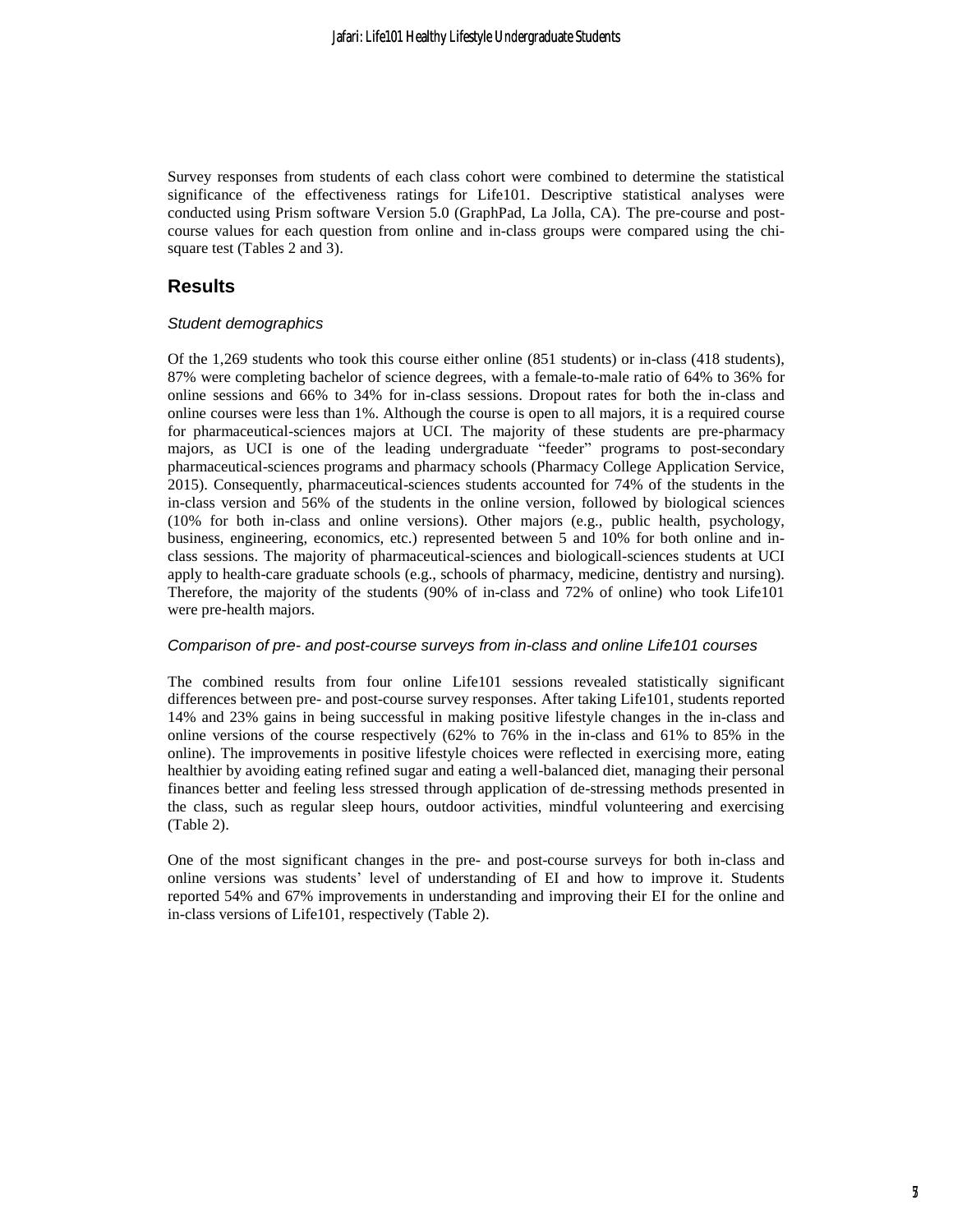| <b>Parameter/Question</b>                            | <b>Course</b><br><b>Type</b> | Pre-Life101 <sup>†</sup>         | Post-Life10 <sup>†</sup> | <b>Percent</b><br>Change | P value $\delta$ |
|------------------------------------------------------|------------------------------|----------------------------------|--------------------------|--------------------------|------------------|
| I am successful in making                            | Online                       | $61.4 \pm 6.1$                   | $84.6 \pm 3.6$           | $+23.1$                  | < 0.0001         |
| positive lifestyle changes.                          | In-class                     | $62.5 \pm 5.2$                   | $75.5 \pm 4.2$           | $+13.1$                  | < 0.0001         |
| I exercise/move, moderately                          | Online                       | $48.4 \pm 5.8$                   | $66.1 \pm 1.6$           | $+17.7$                  | < 0.0001         |
| intensely, at least 30 minutes<br>three days a week. | In-class                     | $42.2 \pm 3.9$                   | $52.1 \pm 2.1$           | $+9.9$                   | 0.0036           |
| I pay attention to my personal                       | Online                       | $67.5 \pm 6.1$                   | $85.5 \pm 0.8$           | $+18.0$                  | < 0.0001         |
| finances regularly and know how<br>to manage them.   | In-class                     | $66.3 \pm 4.1$                   | $71.9 \pm 3.4$           | $+5.7$                   | 0.0723           |
| I feel stressed most of the time.                    | Online                       | $62.4 \pm 2.1$                   | $47.0 \pm 2.3$           | $-15.5$                  | < 0.0001         |
|                                                      | In-class                     | $76.3 \pm 9.1$                   | $70.0 \pm 6.9$           | $-6.4$                   | 0.0352           |
| I know how to de-stress.                             | Online                       | $66.8 \pm 1.6$                   | $92.9 \pm 1.5$           | $+26.2$                  | < 0.0001         |
|                                                      | In-class                     | $74.5 \pm 3.1$<br>$89.0 \pm 0.7$ |                          | $+15.9$                  | < 0.0001         |
| I know what emotional                                | Online                       | $43.3 \pm 5.1$                   | $97.3 \pm 0.7$           | $+54.0$                  | < 0.0001         |
| intelligence is.                                     | In-class                     | $29.7 \pm 1.5$                   | $96.6 \pm 2.5$           | $-66.9$                  | < 0.0001         |
| I'm happy about where I am in                        | Online                       | $57.8 \pm 6.4$                   | $74.3 \pm 3.7$           | $+16.5$                  | < 0.0001         |
| life.                                                | In-class                     | $63.2 \pm 2.0$                   | $67.7 \pm 4.3$           | $+4.5$                   | 0.1671           |
| I avoid refined sugar.                               | Online                       | $42.4 \pm 3.3$                   | $62.4 \pm 1.9$           | $+20.0$                  | < 0.0001         |
|                                                      | In-class                     | $32.2 \pm 2.6$                   | $45.6 \pm 4.1$           | $+13.4$                  | < 0.0001         |
| I make an effort to eat a healthy,                   | Online                       | $59.3 \pm 8.4$                   | $73.0 \pm 3.7$           | $+13.7$                  | < 0.0001         |
| well-balanced diet.                                  | In-class                     | $31.4 \pm 4.9$                   | $44.4 \pm 5.3$           | $+13.0$                  | 0.0001           |

**Table 2. Percentage of Life 101 students who answered YES to pre- and post-course survey questions**

<sup>†</sup>Data presented as mean  $\pm$  s.e.m.

§*P* values were calculated using the chi-square test.

#### *Course evaluations*

Students completed an overall course evaluation survey, in which they assigned two overall scores for the course and instructor. The scoring scale was from 4 (highest) to 0 (lowest). The combined average course score, for both in-class and online iterations, was 3.90/4.0, and the average score for the instructor was 3.93/4.0.

#### *Comparison of online versus in-class improvements from Life101 courses*

As each course format (online and in-class) showed significant improvements, it was important to determine if the gains were significantly different depending on the course format. Survey responses from all cohorts of the online courses were compared to those from all cohorts of the inclass responses. Compared to in-class students, online students indicated better financial management (18% vs. 5.7%), improved self-reported feelings of decreased stress (15.48% vs. 6.36%) and increased happiness in their present lives (16.48% vs. 4.54%). Interestingly, in-class students showed greater gains in their understanding of emotional intelligence (66.93% vs.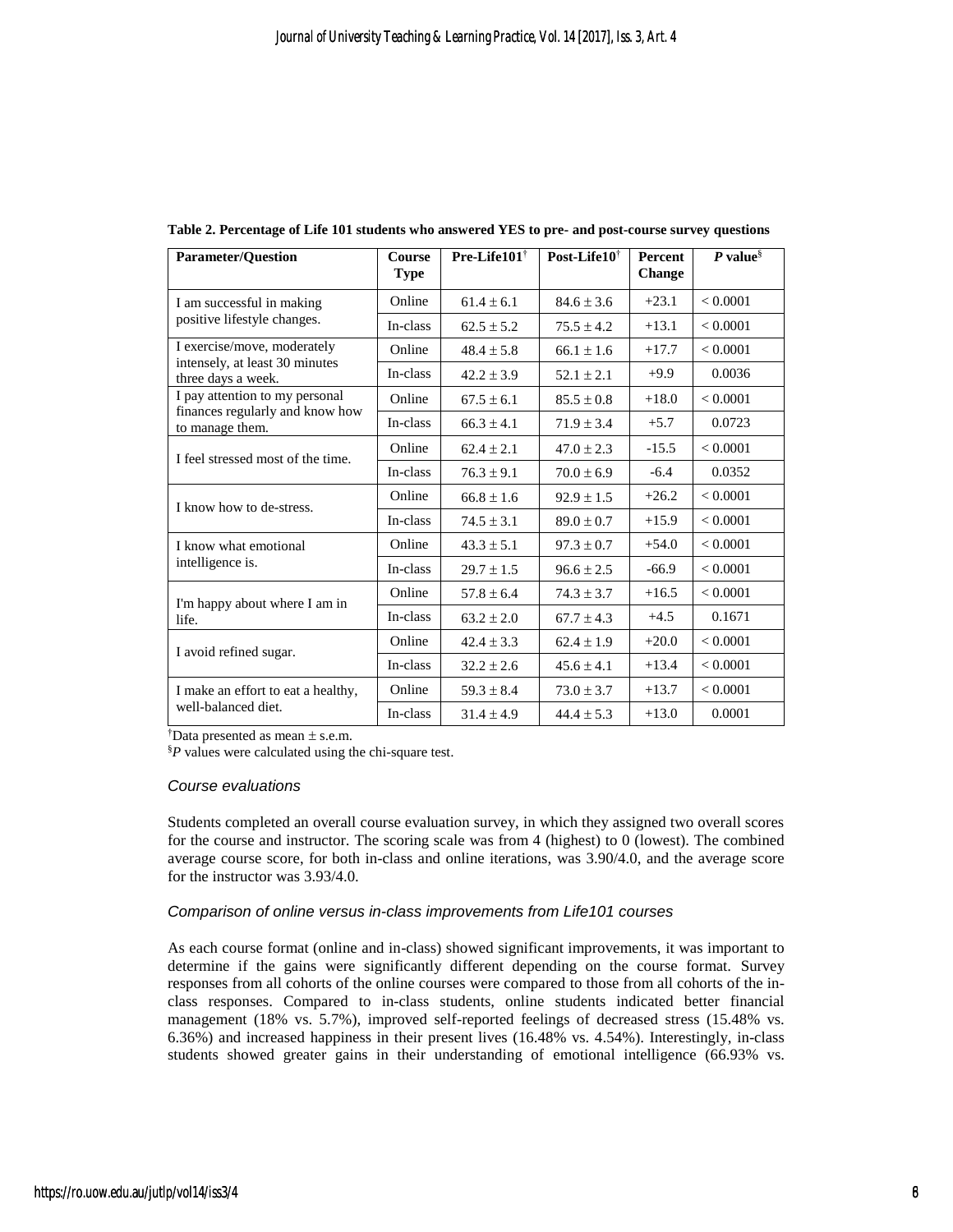54.01%). The improvements in exercise, nutrition and methods to de-stress were not significantly different between the two course formats (Table 3).

**Table 3. Comparison of percent change (Δ%)**¶ **in YES answers between pre- and post-course surveys of students who took Life101 online and in-class**

| <b>Parameter/Question</b>                                                        | <b>Online</b> <sup>†</sup> | $In-Class^{\dagger}$ | $P value§$ |
|----------------------------------------------------------------------------------|----------------------------|----------------------|------------|
| I am successful in making positive lifestyle changes.                            | 23.1                       | 13.1                 | 0.1988     |
| I exercise/move, moderately intensely, at least 30 minutes three<br>days a week. | 17.7                       | 9.9                  | 0.3787     |
| I pay attention to my personal finances regularly and know how to                | 18.0                       | 5.7                  | 0.0400     |
| manage them.                                                                     |                            |                      |            |
| I feel stressed most of the time.                                                | 15.5                       | 6.4                  | 0.0091     |
| I know how to de-stress.                                                         | 26.2                       | 15.9                 | 0.0600     |
| I know what emotional intelligence is.                                           | 54.0                       | 66.9                 | 0.0004     |
| I am happy about where I am in life.                                             | 16.5                       | 4.5                  | 0.0145     |
| I avoid refined sugar.                                                           | 20.0                       | 13.4                 | 0.6848     |
| I make an effort to eat a healthy, well-balanced diet.                           | 13.7                       | 13.0                 | 0.2547     |

¶Percent change was the difference in students who answered YES to pre-course and post-course survey questions, enabling comparison between the online and in-class students.

†Data presented as mean values.

§*P* values were calculated using the chi-square test.

#### *One-year follow-up of pre- and post-course surveys from in-class Life101*

To determine whether the lifestyle improvements experienced by Life101 students were durable, students who had taken the in-class version of Life101 in Winter 2014 were asked to respond to the same survey administered one year after completion of the course. In four of the areas, students reported an increase in positive responses relative to the end of the course, including exercise (50% to 71%), understanding of emotional intelligence (31% to 96%), avoidance of eating refined sugar (30% to 52%) and efforts to eat a healthy diet (22% to 40%). There were no significant further changes in students' positive responses for managing personal finances, levels of stress and happiness in life (Table 4).

| Table 4. Percentage of students who took Life101 in-class and answered YES to the one-year post- |  |  |
|--------------------------------------------------------------------------------------------------|--|--|
| course survey questions                                                                          |  |  |

| <b>Parameter/Ouestion</b>                                                         | Post<br>Life101 $^{\dagger}$ | One-Year<br>$\text{Follow-}Up^{\dagger}$ | <b>Percent</b><br><b>Change</b> | P value <sup>§</sup> |
|-----------------------------------------------------------------------------------|------------------------------|------------------------------------------|---------------------------------|----------------------|
| I am successful in making positive lifestyle changes.                             | 68.9                         | 51.2                                     | $-17.7$                         | 0.0011               |
| I exercise/move, moderately intensely, at least 30<br>minutes three days a week.  | 50.0                         | 71.0                                     | $+21.0$                         | < 0.0001             |
| I pay attention to my personal finances regularly and<br>know how to manage them. | 61.9                         | 67.0                                     | $+5.1$                          | 0.2996               |
| I feel stressed most of the time.                                                 | 80.5                         | 71.0                                     | $-9.5$                          | 0.397                |
| I know what emotional intelligence is.                                            | 30.5                         | 96.0                                     | $+65.5$                         | < 0.0001             |
| I am happy about where I am in life.                                              | 67.0                         | 71.0                                     | $+4.1$                          | 0.4742               |
| I avoid refined sugar.                                                            | 29.7                         | 52.0                                     | $+22.3$                         | < 0.0001             |
| I make an effort to eat a healthy, well-balanced diet.                            | 22.0                         | 40.0                                     | $+18.0$                         | 0.0003               |

†Data represents the percentage of students who answered YES to the survey questions.

§*P* values were calculated using the chi-square test.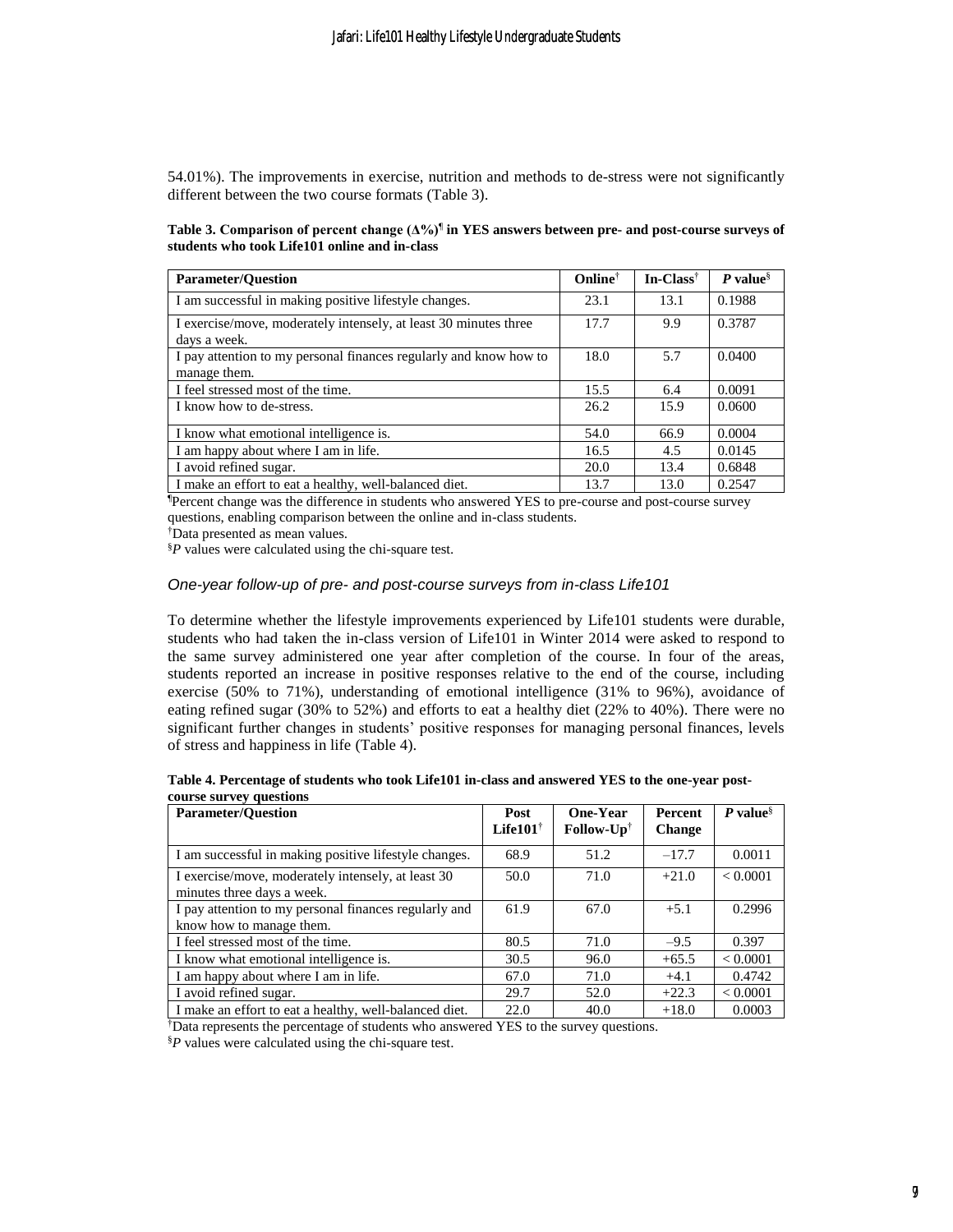## **Discussion**

The stress epidemic among university students is growing exponentially (Pryor, Hurtado, DeAngelo, Blake & Tran 2010). Chronic stress can result in social isolation, loneliness and depression, all of which can dampen student academic achievement (Merianos, Nabors, Vidourek & King 2013). However, research on effective and relatively low-cost and easy-to-implement solutions to this problem is limited, making it increasingly difficult for effective implementation of such solutions on university campuses. Earlier studies assessing effective modalities for stress management were either short-term (four to eight sessions) (Dehghan-Nayeri & Adib-Hajbaghery 2011; Gaab, Sonderegger, Scherrer & Ehlert 2006), and/or had limited student enrollment (Conley, Durlak & Kirsch 2015; Lynch, Gander, Kohls, Kudielka & Walach 2011). However, even with limited sample size and duration, stress-management interventions appear to result in positive changes. For example, following a seven-week stress-management and mindfulness course, undergraduate nursing students reported an improved sense of well-being (van der Riet, Rossiter, Kirby, Dluzewska & Harmon 2015). A similar outcome arose in undergraduate prenursing students following an eight-week mindfulness-based course in stress reduction (Beddoe & Murphy 2004).

A major limitation of present stress-reduction interventions is the narrow focus of techniques taught, such as mindfulness or anxiety-coping skills. In contrast, Life101 covers a wide array of topics to ensure that students have control over multiple possible sources of stress. This makes Life101 a potential behavioural-intervention course because of the benefits gained by a large cohort of undergraduates, the course's malleable structure, and the ease of implementation on other campuses.

The need for healthy stress management is evident within the highly competitive fields of the health sciences (Farabaugh et al. 2012). Since the stress burden does not decrease as pre-health students transition into medical, pharmacy or nursing schools (Frick 2011; Warnecke, Quinn, Ogden, Towle & Nelson 2011; Watling 2015), the importance of teaching these undergraduate students stress-management skills, such as those presented in Life101, becomes even more crucial to ensure their personal and professional success.

High levels of EI are associated with lower levels of stress, especially in health-care professionals (Ruiz Aranda, Extremera & Pineda Galán 2014). As the majority of students enrolled in Life101 were pre-health majors, it was critical that these students understand what EI is and learn how to improve it. It is possible that improving the students' EI equipped them to gauge their stress level and to manage it more efficiently. The outcomes reported here are similar to earlier EI intervention studies. In a study conducted among undergraduate nursing students, increased understanding of EI following a four-week intervention program reduced their stress level (Lee & Gu 2014). Similar improvements arose following a counsellor-led EI training intervention (Pearson & Weinberg 2016). Thus the positive benefits from the inclusion of EI in Life101 further confirm prior studies, providing additional evidence for its beneficial impact.

Personal financial management was also covered in Life101. According to the College Stress and Mental Health poll, 67% of students reported feeling stressed about financial worries (Press 2009), with university loans as one of the central sources (Serido, Shim, Xiao, Tang & Card 2014). The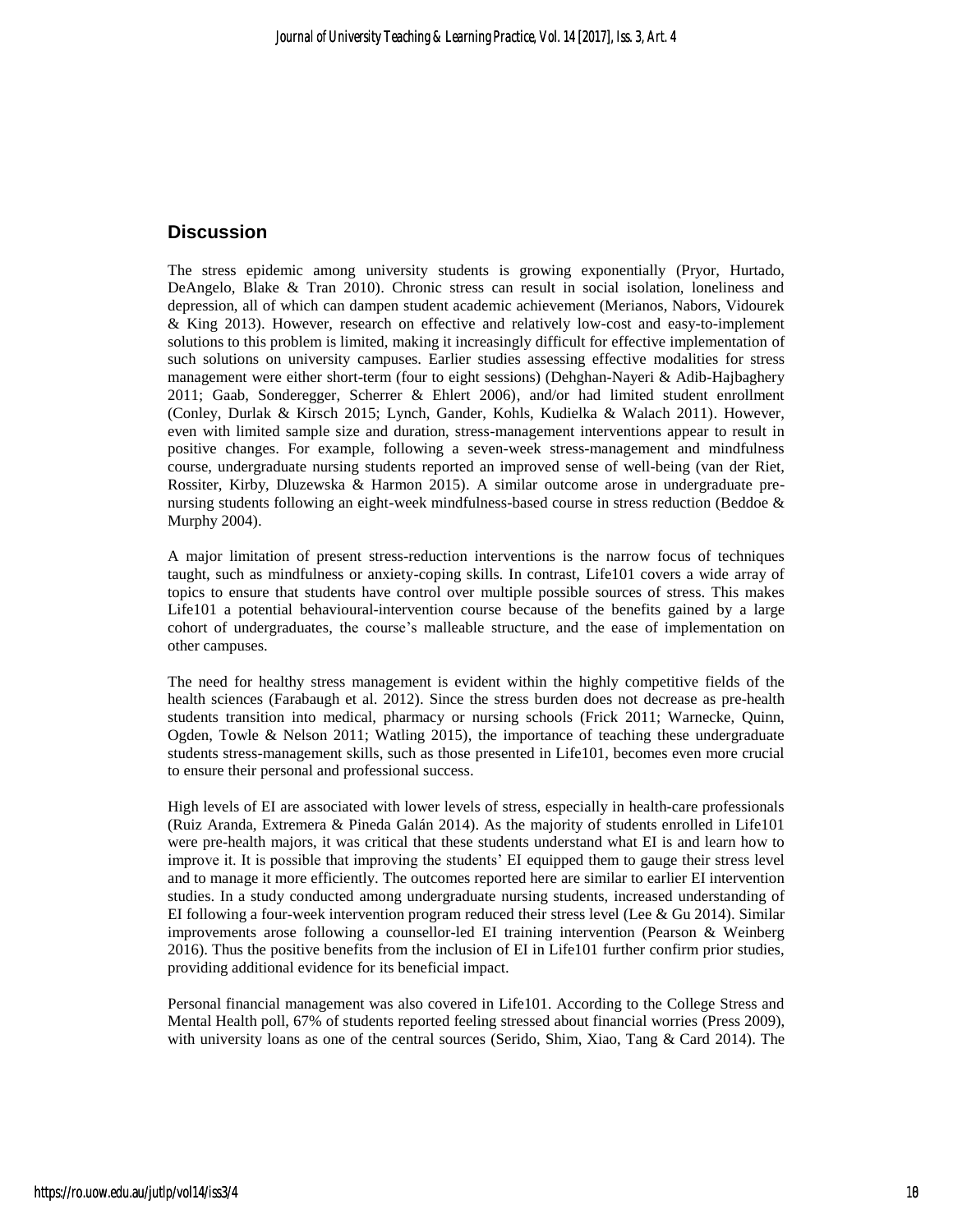outstanding student loan debt currently exceeds \$1.2 trillion, and the associated stress affects individuals not only during university, but also after graduation (Sweet, Nandi, Adam & McDade 2013), and negatively affects students' psychological function and mental health (Walsemann, Gee & Gentile 2015). Given that the financial decisions students make at university can have long-term socioeconomic consequences, it is important to provide them with money-management skills. To address this gap, fiscal-management strategies were included within Life101. This was important as early exposure to financial knowledge lowers long-term risky financial decisions (accumulated credit-card debit, paying the minimum credit-card balance) compared to those exposed later in their time as undergraduates (Xiao, Ahn, Serido & Shim 2014). The inclusion of fiscal management in Life101 not only improved students' understanding of complex financial concepts, but may have positive long-term repercussions.

Poor nutrition and an increasingly sedentary lifestyle contribute to university students' stress. Poor nutrition choices often go hand in hand with lack of exercise and serve to augment growing health concerns on university campuses. Between busy class schedules, often unhealthy dining-hall food choices, poor time management and lack of exercise, undergraduate students gain, on average, nine pounds (four kilograms) between the start of university and the end of their second year (Racette, Deusinger, Strube, Highstein & Deusinger 2005). Approximately 40 to 50% of university-age students choose to forgo exercise, partly because it takes time away from their academic endeavors (Keating, Guan, Piñero & Bridges 2005). Yet, by decreasing or eliminating exercise, they not only jeopardise their physical health, but increase their risk for mood- and stress-related disorders (Becofsky et al. 2015). Active individuals show higher levels of alertness, concentration, creative thinking and cognitive function (Loprinzi & Kane 2015; Oppezzo  $\&$ Schwartz 2014), all of which are important for academic success. The incorporation of physical and nutritional well-being topics in Life101 increased students' reported level of exercise and improved nutritional health.

A unique finding was the difference between online and in-class improvements. Students who took the course online reported significantly greater improvement in the areas of financial management, stress recognition and management and student happiness with their present lives. However, student understanding about emotional intelligence and its benefits was greater for those who took the in-class version of the course. These differences in student outcomes due to the learning environment may highlight a growing trend for the preferred learning style of millennial undergraduates. Indeed, online education platforms are these students' growing preference: they want not only to control the type of education they receive, but also where, how and when they receive it (Carlson 2005; Sweeney 2006). Hence, not surprisingly, some of the highest users of online platforms are on-campus students (Mann & Henneberry 2012). Further spurring this trend is the growing tendency for universities to provide online courses to stave off rising costs (Hersh & Merrow 2015). Yet the benefits gained from online courses are highly dependent upon the type of interactions available for students: online learning environments that promote an online community, mediated through discussion questions and instructor interaction, indicate knowledge retention at the same level as, or greater than, in-class learning environments (Bowen, Chingos, Lack & Nygren 2014; Salmon 2013). Life101 facilitates this type of online platform, since students partake in online posts and discussions, and the instructor's presence and interaction with students promotes the "connectivity" of an online course community.

A highly relevant finding from our observations is the early evidence for the continued gains by students who participated in Life101. One year following the completion of the course, students reported continued gains in areas such as exercising, understanding of emotional intelligence and adopting healthy nutrition. These outcomes are relevant, as the majority of studies of student well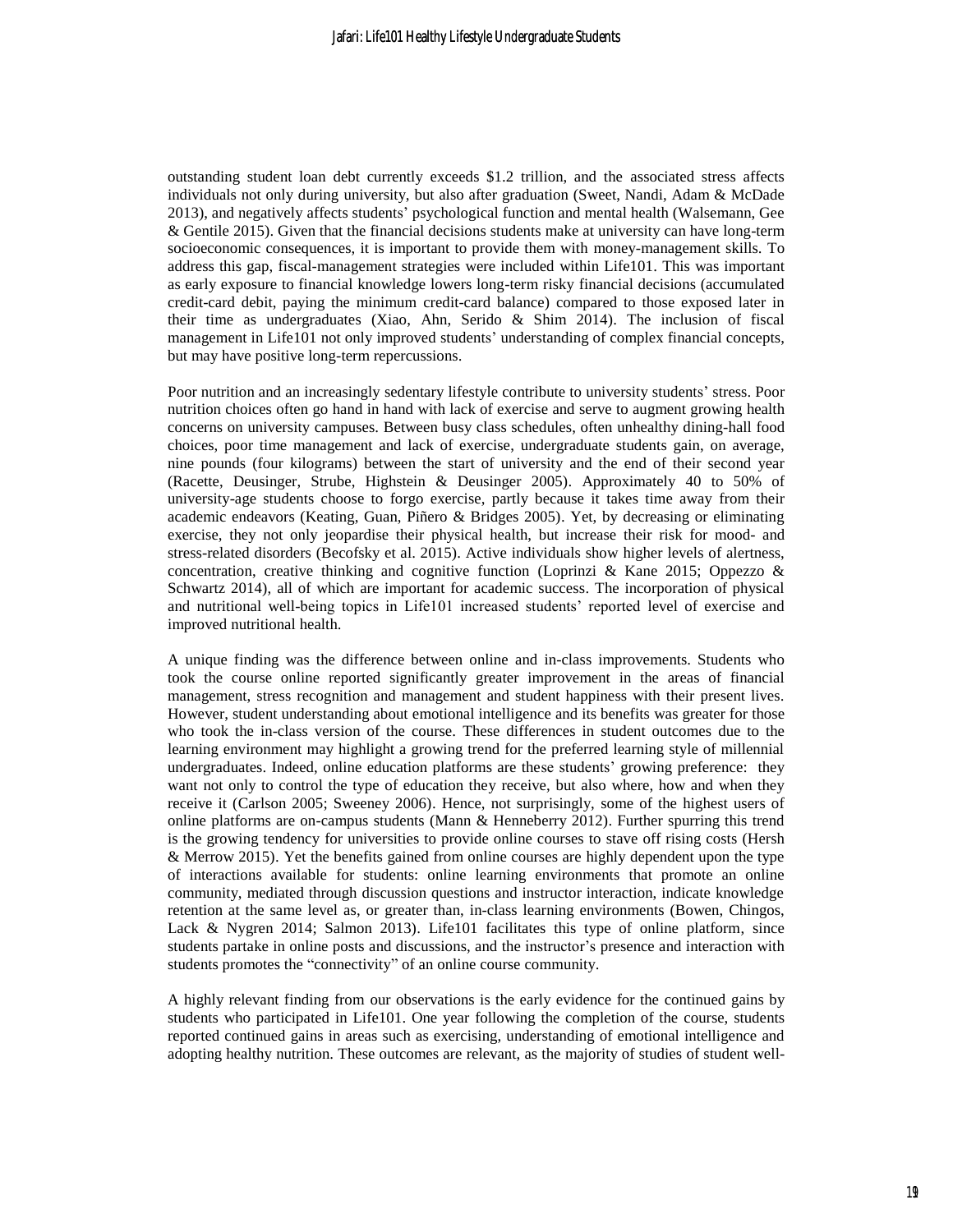being report short-term results and are limited in their provision of longer follow-up data (Regehr, Glancy & Pitts 2013). These long-term observations highlight the continued benefits Life101 affords students, and further emphasise its potential impact on students' improved stress management.

## **Limitations**

The main limitation of this work is its observational and retrospective nature, which resulted in its use of static time points of assessment. This is not a prospective and in-depth pedagogical educational study. The instructor designed and piloted a survey that was administered before and after the course to provide her with pilot data on the effectiveness of the course and to assist her in modifying the course content. Ideally, data collection in future, prospectively planned studies will be continuous, mediated by "experience sampling" implemented through a cellular phone application, enabling the repeated, context-sensitive measurement of emotion and behaviour (Conner, Tennen, Fleeson & Barrett 2009). This will provide real-time feedback on the benefits gained from the course.

Additionally, due to the continual evolution of this course, future surveys will likely undergo modification to allow better understanding of the differences between learning in the in-class and online versions of this course. Though the present study explores potential explanations, further pedagogical in-depth study design and analysis is necessary to comprehend fully why there were differences between the two versions of this course.

Lastly, it is important to highlight another limitation: the one-year follow-up data was derived from only a single in-class cohort (Winter 2014). To elucidate the long-term benefits gained from student participation in Life101, surveys should be conducted from multiple cohorts, among students who took both online and in-class courses.

### **Conclusion and future implications**

Lifestyle courses for students may lead to long-lasting behavioural changes, increased personal and professional success, decreased dropout rates and reduced on-campus and off-campus healthcare costs by lowering lifestyle-related diseases. A campus-wide inclusive discussion between student-advocacy groups, faculty members and administrators is crucial in bringing courses like Life101 to undergraduate campuses. Although in this work we are reporting preliminary observations in a retrospective manner, we are in the process of designing and developing a more in-depth pedagogical educational research study to prospectively evaluate the impact of this course on our students' mental and physical health. We believe this grass-roots dialogue on University of California campuses will help spur a nationwide awareness of the need for lifestyle intervention courses on all university campuses within the US.

### **REFERENCES**

Allen, J, Robbins, S B, Casillas, A & Oh, I-S 2008. Third-year college retention and transfer: Effects of academic performance, motivation, and social connectedness. *Research in Higher Education,* 49(7), pp. 647-664.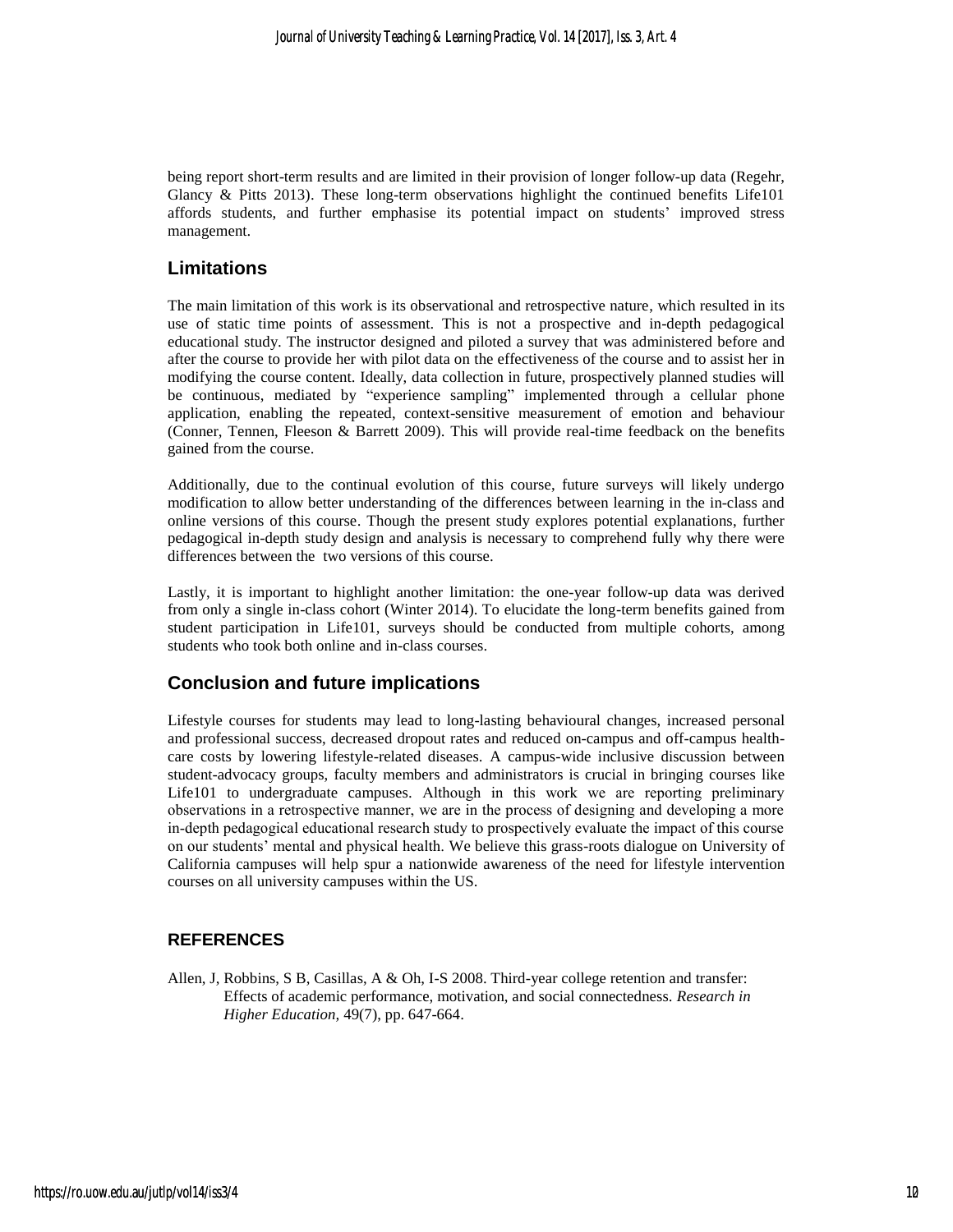- American College Health Association 2012. *American College Health Association – National College Health Assessment II: Reference Group Data Report Spring 2012*. Retrieved from http://www.acha-ncha.org/docs/ACHA-NCHA-II\_ReferenceGroup\_DataReport\_Spring2012.pdf on 24 nov. 2017.
- Andrews, B & Wilding, J M 2004. The relation of depression and anxiety to life-stress and achievement in students. *British Journal of Psychology,* 95(4), pp. 509-521. doi:10.1348/0007126042369802
- Banu, P, Deb, S, Vardhan, V & Rao, T 2015. Perceived academic stress of university students across gender, academic streams, semesters, and academic performance. *Indian Journal of Health and Wellbeing,* 6(3), p. 231.
- Basciano, H, Federico, L & Adeli, K 2005. Fructose, insulin resistance, and metabolic dyslipidemia. *Nutrition & Metabolism,* 2(1), p. 1.
- Becofsky, K M, Sui, X, Lee, D-C, Wilcox, S, Zhang, J & Blair, S N 2015. A prospective study of fitness, fatness, and depressive symptoms. *American Journal of Epidemiology*, 181(5), pp. 311-320.
- Beddoe, A E & Murphy, S O 2004. Does mindfulness decrease stress and foster empathy among nursing students? *Journal of Nursing Education,* 43(7), pp. 305-312.
- Beiter, R, Nash, R, McCrady, M, Rhoades, D, Linscomb, M, Clarahan, M & Sammut, S 2015. The prevalence and correlates of depression, anxiety, and stress in a sample of college students. *Journal of Affective Disorders,* 173, pp. 90-96. doi[:http://dx.doi.org/10.1016/j.jad.2014.10.054.](http://dx.doi.org/10.1016/j.jad.2014.10.054)
- Birks, Y, McKendree, J & Watt, I 2009. Emotional intelligence and perceived stress in healthcare students: a multi-institutional, multi-professional survey. *BMC Medical Education,* 9(1), p. 61.
- Borden, L M, Lee, S-A, Serido, J, & Collins, D 2008. Changing college students' financial knowledge, attitudes, and behavior through seminar participation. *Journal of Family and Economic Issues,* 29(1), pp. 23-40.
- Bowen, W G, Chingos, M M, Lack, K A & Nygren, T I 2014. Interactive Learning Online at Public Universities: Evidence from a Six-Campus Randomized Trial. *Journal of Policy Analysis and Management,* 33(1), pp. 94-111.
- Bradberry, T & Greaves, J 2006. *The emotional intelligence quick book: Everything you need to know to put your EQ to work*. Simon and Schuster, New York.
- Brunner, J L, Wallace, D L, Reymann, L S, Sellers, J-J & McCabe, A G 2014. College counseling today: Contemporary students and how counseling centers meet their needs. *Journal of College Student Psychotherapy,* 28(4), pp. 257-324.
- Carlson, S 2005. The net generation goes to college. *The chronicle of higher education,* 52(7), p. A34.
- Castillo, L G & Schwartz, S J 2013) Introduction to the special issue on college student mental health. *Journal of Clinical Psychology,* 69(4), pp. 291-297.
- Conley, C S, Durlak, J A & Kirsch, A C 2015. A meta-analysis of universal mental health prevention programs for higher education students. *Prevention Science,* 16(4), pp. 487- 507.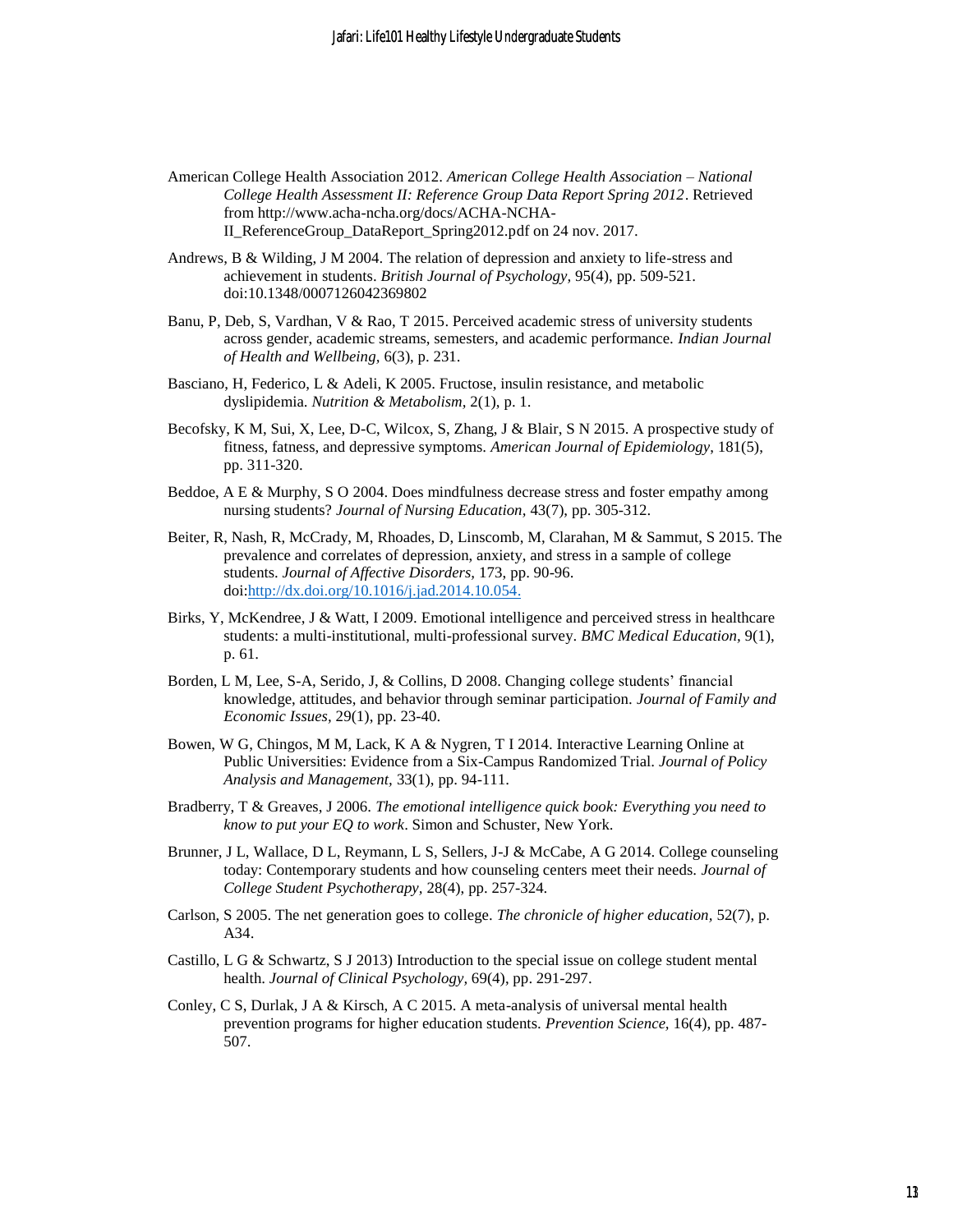- Conner, T S, Tennen, H, Fleeson, W & Barrett, L F 2009. Experience sampling methods: A modern idiographic approach to personality research. *Social and Personality Psychology Compass,* 3(3), pp. 292-313.
- Cotman, C W, Berchtold, N C & Christie, L-A 2007. Exercise builds brain health: key roles of growth factor cascades and inflammation. *Trends in Neurosciences,* 30(9), pp. 464-472.
- Cude, B, Lawrence, F, Lyons, A, Metzger, K, LeJeune, E, Marks, L & Machtmes, K 2006. College students and financial literacy: What they know and what we need to learn. *Proceedings of the Eastern Family Economics and Resource Management Association*, pp. 102-109.
- Dacre Pool, L & Qualter, P 2012. Improving emotional intelligence and emotional self-efficacy through a teaching intervention for university students. *Learning and Individual Differences,* 22(3), pp. 306-312. doi[:https://doi.org/10.1016/j.lindif.2012.01.010.](https://doi.org/10.1016/j.lindif.2012.01.010)
- de Bassa Scheresberg, C 2013. Financial literacy and financial behavior among young adults: Evidence and implications. *Numeracy,* 6(2), p. 5.
- Deckro, G R, Ballinger, K M, Hoyt, M, Wilcher, M, Dusek, J, Myers, P, . . . Benson, H 2002. The evaluation of a mind/body intervention to reduce psychological distress and perceived stress in college students. *Journal of American College Health,* 50(6), pp. 281-287.
- Dehghan-Nayeri, N & Adib-Hajbaghery, M 2011. Effects of progressive relaxation on anxiety and quality of life in female students: a non-randomized controlled trial. *Complementary Therapies in Medicine,* 19(4), pp. 194-200.
- Douce, L & Keeling, R 2015. A Strategic Primer on College Student Mental Health (2014). American Council of Education, Washington, DC.
- Eagan, K, Stolzenberg, E B, Ramirez, J J, Aragon, M C, Suchard, M R & Hurtado, S 2014. The American freshman: National norms fall 2014. *Los* Higher Education Research Institute, University of California, Los Angeles.
- Farabaugh, A, Bitran, S, Nyer, M, Holt, D J, Pedrelli, P, Shyu, I, . . . Busse, W 2012. Depression and suicidal ideation in college students. *Psychopathology,* 45(4), pp. 228-234.
- Fernald, J G 2016. *Reassessing Longer-Run US Growth: How Low?* Retrieved from **[?]**
- Ferrara, C M 2009. The college experience: Physical activity, nutrition, and implications for intervention and future research. *Journal of Exercise Physiology,* 12(1), pp. 23-35.
- Fletcher, I, Leadbetter, P, Curran, A & O'Sullivan, H 2009. A pilot study assessing emotional intelligence training and communication skills with 3rd year medical students. *Patient Education and Counseling,* 76(3), pp. 376-379. doi[:https://doi.org/10.1016/j.pec.2009.07.019.](https://doi.org/10.1016/j.pec.2009.07.019)
- Fosnacht, K & Dong, Y 2013. Financial Stress and its Impact on First-Year Students' College Experience. Paper presented at the annual meeting of the Association for the Study of Higher Education, St. Louis.
- Francis, P C & Horn, A S 2017. Mental Health Issues and Counseling Services in US Higher Education: An Overview of Recent Research and Recommended Practices. *Higher Education Policy*, 30(2), pp. 263-277.
- Frick, L J 2011. Student stress in a three-year doctor of pharmacy program using a mastery learning educational model. *American Journal of Pharmaceutical Education*, 75(4), p. 1.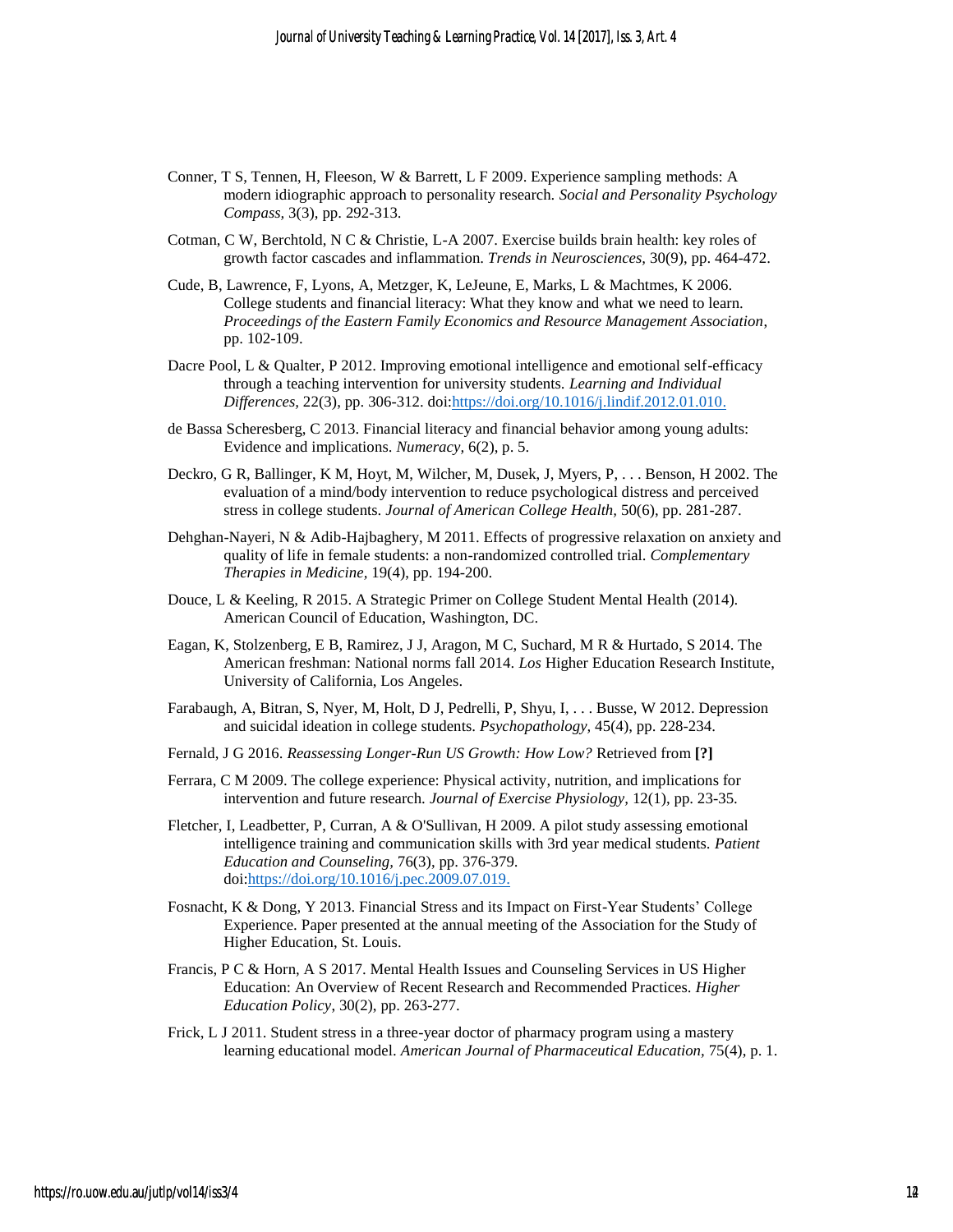- Gaab, J, Sonderegger, L, Scherrer, S & Ehlert, U 2006. Psychoneuroendocrine effects of cognitive-behavioral stress management in a naturalistic setting – a randomized controlled trial. *Psychoneuroendocrinology,* 31(4), pp. 428-438.
- Gallagher, R P 2015. National survey of college counseling centers 2014. International Association of Counseling Services, Inc., Alexandria, VA.
- Gerber, M, Brand, S, Herrmann, C, Colledge, F, Holsboer-Trachsler, E & Pühse, U 2014. Increased objectively assessed vigorous-intensity exercise is associated with reduced stress, increased mental health and good objective and subjective sleep in young adults. *Physiology & Behavior,* 135, pp. 17-24.
- Goel, P 2015. Comorbidities of Childhood Obesity. *Indian Journal of Health Sciences and Care,*  2(2), pp. 146-151.
- Goff, A-M 2011. Stressors, academic performance, and learned resourcefulness in baccalaureate nursing students. *International Journal of Nursing Education Scholarship,* 8(1).
- Gold, L & Albert, L 2006. Graduation rates as a measure of college accountability. *American Academic,* 2(1), pp. 89-106.
- Goleman, D 2006. *Emotional intelligence*. Bantam, New York.
- Guthman, J C, Iocin, L & Konstas, D D 2010. *Increase in severity of mental illness among clinical college students: A 12-year comparison.* Paper presented at the American Psychological Association 118th Annual Convention, San Diego.
- Hancock, A M, Jorgensen, B L & Swanson, M S 2013. College students and credit card use: The role of parents, work experience, financial knowledge, and credit card attitudes. *Journal of Family and Economic Issues,* 34(4), pp. 369-381.
- Harding, J 2011. Financial circumstances, financial difficulties and academic achievement among first-year undergraduates. *Journal of Further and Higher Education,* 35(4), pp. 483-499. doi:10.1080/0309877X.2011.584969.
- Heffernan, M, Quinn Griffin, M T, McNulty, S R & Fitzpatrick, J J 2010. Self-compassion and emotional intelligence in nurses. *International Journal of Nursing Practice,* 16(4), pp. 366-373.
- Hersh, R H & Merrow, J 2015. *Declining by degrees: Higher education at risk*. Macmillan, New York.
- Hoffman, J 2015. Anxious students strain college mental health centers. *New York Times,* 27 May.
- Jeffrey, L S 2015. A guide to introducing and integrating reflective practices in medical education. *International Journal of Psychiatry in Medicine,* 49(1), pp. 95-105.
- Joo, S-H, Durband, D B & Grable, J 2008. The Academic Impact of Financial Stress on College Students. *Journal of College Student Retention: Research, Theory & Practice,* 10(3), pp. 287-305. doi:10.2190/CS.10.3.c.
- Keating, X D, Guan, J, Piñero, J C & Bridges, D M 2005. A meta-analysis of college students' physical activity behaviors. *Journal of American College Health,* 54(2), pp. 116-126.
- Kiersma, M E, Chen, A M, Yehle, K S & Plake, K S 2013. Validation of an empathy scale in pharmacy and nursing students. *American Journal of Pharmaceutical Education,* 77(5), p. 94.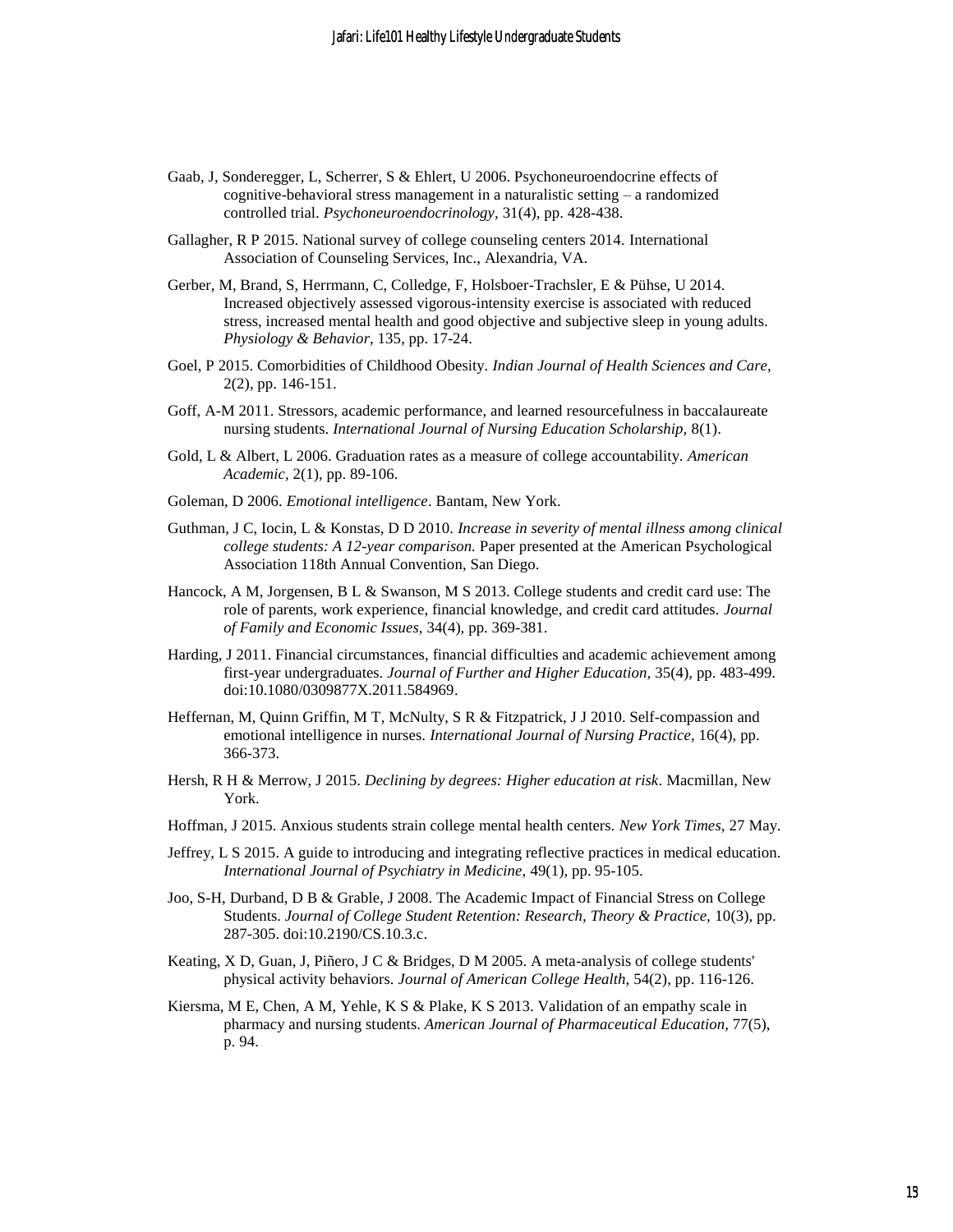- Koch, M-M 2016. Student Mental Health Concerns and Community Response at a Mid-Size Private University. Proceedings, National Conference on Undergraduate Research.
- Kumaraswamy, N 2013. Academic stress, anxiety and depression among college students  $-A$ brief review. *International Review of Social Sciences and Humanities,* 5(1), pp. 135-143.
- Lee, O S & Gu, M O 2014. Development and Effects of Emotional Intelligence Program for Undergraduate Nursing Students: Mixed Methods Research. *Journal of Korean Academy of Nursing,* 44(6).
- Lewin, T 2011. Record level of stress found in college freshmen. *The New York Times*, 26 January, p. A1.
- Lin, S-H & Huang, Y-C 2014. Life stress and academic burnout. *Active Learning in Higher Education, 15*(1), 77-90.
- Loprinzi, P D, & Kane, C J 2015. *Exercise and cognitive function: a randomized controlled trial examining acute exercise and free-living physical activity and sedentary effects. Mayo Clinic Proceedings*, 90(4), pp. 450-60. doi:10.1016/j.mayocp.2014.12.023.
- Lynch, S, Gander, M L, Kohls, N, Kudielka, B & Walach, H 2011. Mindfulness-based coping with university life: A non-randomized, wait-list-controlled pilot evaluation. *Stress and Health,* 27(5), pp. 365-375.
- Lyons, A C 2007. Credit practices and financial education needs of Midwest college students. Networks Financial Institute Working Paper No. 2007-WP-23.
- Mae, N 2002. Undergraduate students and credit cards. Braintree, MA.
- Mann, J T & Henneberry, S R 2012. What characteristics of college students influence their decisions to select online courses? *Online Journal of Distance Learning Administration,*  15(4), pp. 1-14.
- Merianos, A L, Nabors, L A, Vidourek, R A & King, K A 2013. The impact of self-esteem and social support on college students' mental health. *American Journal of Health Studies,*  28(1).
- Misner, J 2014. Seeking help at a campus counseling center? Take a number. *Chronicle of Higher Education*, 10 October. Viewed 24 Nov. 2017 at https://www.chronicle.com/article/Seeking-Help-at-a-Campus/149321.
- Nelson, M H, Fierke, K K, Sucher, B J & Janke, K K 2015. Including emotional intelligence in pharmacy curricula to help achieve CAPE Outcomes. *American Journal of Pharmaceutical Education,* 79(4).
- Nelson, T F, Gortmaker, S L, Subramanian, S & Wechsler, H 2007. Vigorous physical activity among college students in the United States. *Journal of Physical Activity & Health,* 4(4), p. 495.
- O'Neill, L D, Wallstedt, B, Eika, B & Hartvigsen, J 2011. Factors associated with dropout in medical education: a literature review. *Medical Education,* 45(5), pp. 440-454.
- Ogden, C L, Carroll, M D, Fryar, C D & Flegal, K M 2015. Prevalence of obesity among adults and youth: United States, 2011-2014. *NCHS Data Brief,* 219, pp. 1-8.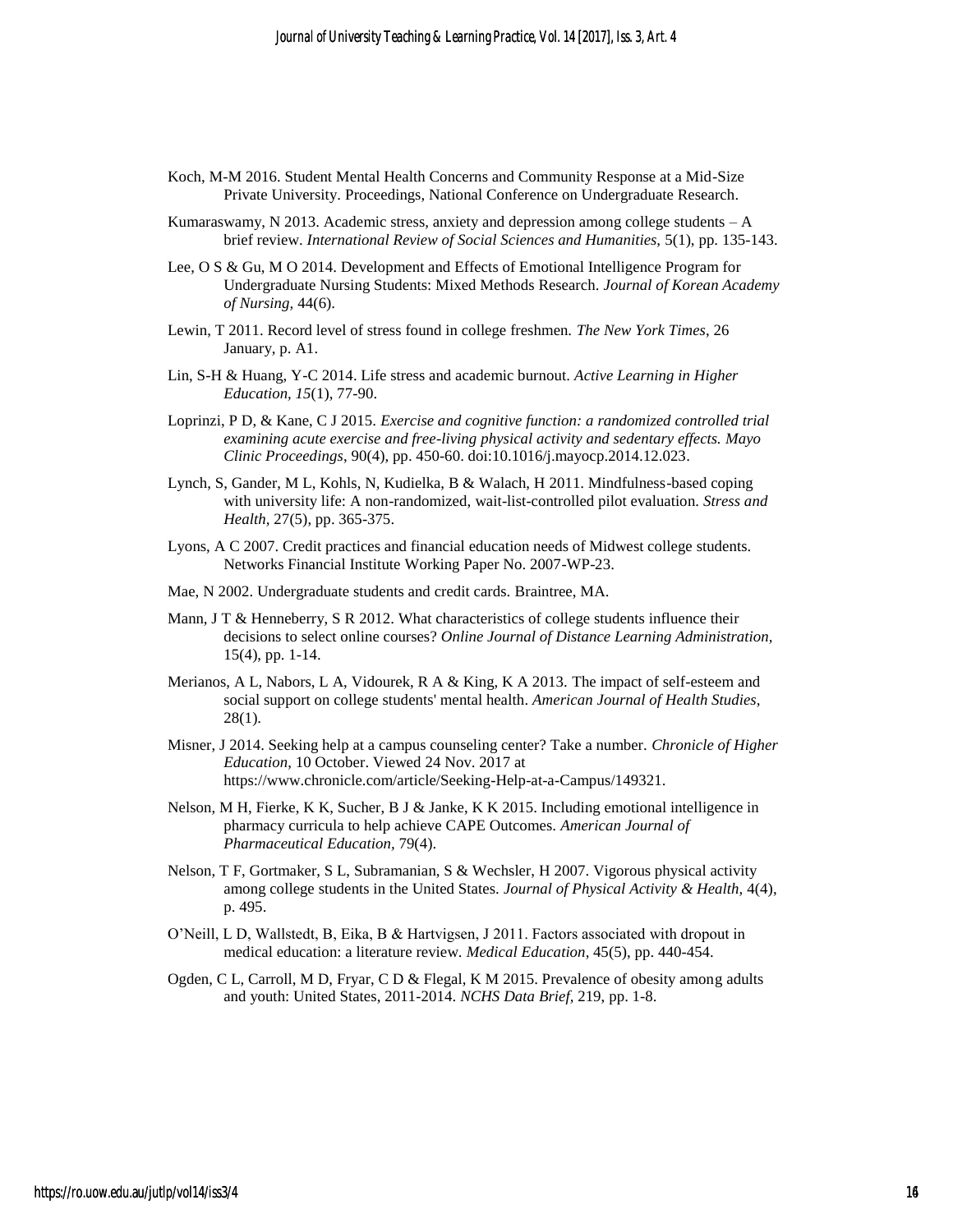- Ogden, C L, Kit, B K, Carroll, M D & Park, S 2011. *Consumption of sugar drinks in the United States, 2005-2008*. US Department of Health and Human Services, Centers for Disease Control and Prevention, National Center for Health Statistics, Bethesda, MD.
- Oppezzo, M & Schwartz, D L 2014. Give your ideas some legs: The positive effect of walking on creative thinking. *Journal of Experimental Psychology: Learning, Memory, and Cognition,* 40(4), p. 1142.
- Pearson, A & Weinberg, A 2016. The impact of counsellor training on emotional intelligence. *British Journal of Guidance & Counselling*, pp. 1-12.
- Pereira, M 2006. The possible role of sugar-sweetened beverages in obesity etiology: a review of the evidence. *International Journal of Obesity,* 30, pp. S28-S36.
- Pharmacy College Application Service 2015. Top feeder schools to PharmD programs 2013-2014 and 2014-2015. Viewed at [www.pharmcas.org.](http://www.pharmcas.org/)
- Press, A 2009. mtvU AP 2009 Economy, College Stress and Mental Health Poll, [online], Available at: http://cdn.halfofus.com/wp-content/uploads/2013/10/mtvU-AP-2009- Economy-College-Stress-and-Mental-Health-Poll-Executive-Summary-May-2009.pdf [Accessed 24 Nov. 2017]
- Prince, J P 2015. University student counseling and mental health in the United States: Trends and challenges. *Mental Health & Prevention,* 3(1-2), pp. 5-10. doi[:http://dx.doi.org/10.1016/j.mhp.2015.03.001.](http://dx.doi.org/10.1016/j.mhp.2015.03.001)
- Pryor, J H, Hurtado, S, DeAngelo, L, Blake, L P & Tran, S 2010. *The American freshman: National norms fall 2009*. University of California Press, Berkeley.
- Puthran, R, Zhang, M W, Tam, W W & Ho, R C 2016. Prevalence of depression amongst medical students: a meta-analysis. *Medical Education,* 50(4), pp. 456-468.
- Racette, S B, Deusinger, S S, Strube, M J, Highstein, G R & Deusinger, R H 2005. Weight changes, exercise, and dietary patterns during freshman and sophomore years of college. *Journal of American College Health,* 53(6), pp. 245-251.
- Reetz, D R, Krylowicz, B & Mistler, B 2014. The association for university and college counseling center directors annual survey, [online] available at: http://files.cmcglobal.com/Monograph\_2012\_AUCCCD\_Public.pdf [Accessed 24 Nov. 2017]
- Regehr, C, Glancy, D & Pitts, A 2013. Interventions to reduce stress in university students: A review and meta-analysis. *Journal of Affective Disorders,* 148(1), pp. 1-11. doi[:https://doi.org/10.1016/j.jad.2012.11.026.](https://doi.org/10.1016/j.jad.2012.11.026)
- Ruiz-Aranda, D, Extremera, N & Pineda-Galán, C 2014. Emotional intelligence, life satisfaction and subjective happiness in female student health professionals: the mediating effect of perceived stress. *Journal of Psychiatric and Mental Health Nursing,* 21(2), pp. 106-113.
- Salmon, G 2013. *E-tivities: The key to active online learning*: Routledge, Abingdon, UK.
- Schulze, R, Wilhelm, O & Kyllonen, P 2007. Approaches to the assessment of emotional intelligence. In Matthews, G, Zeidner, M & Roberts, R D (eds.), *The science of emotional intelligence: Knowns and unknowns*. Oxford University Press, Oxford, pp. 199-229.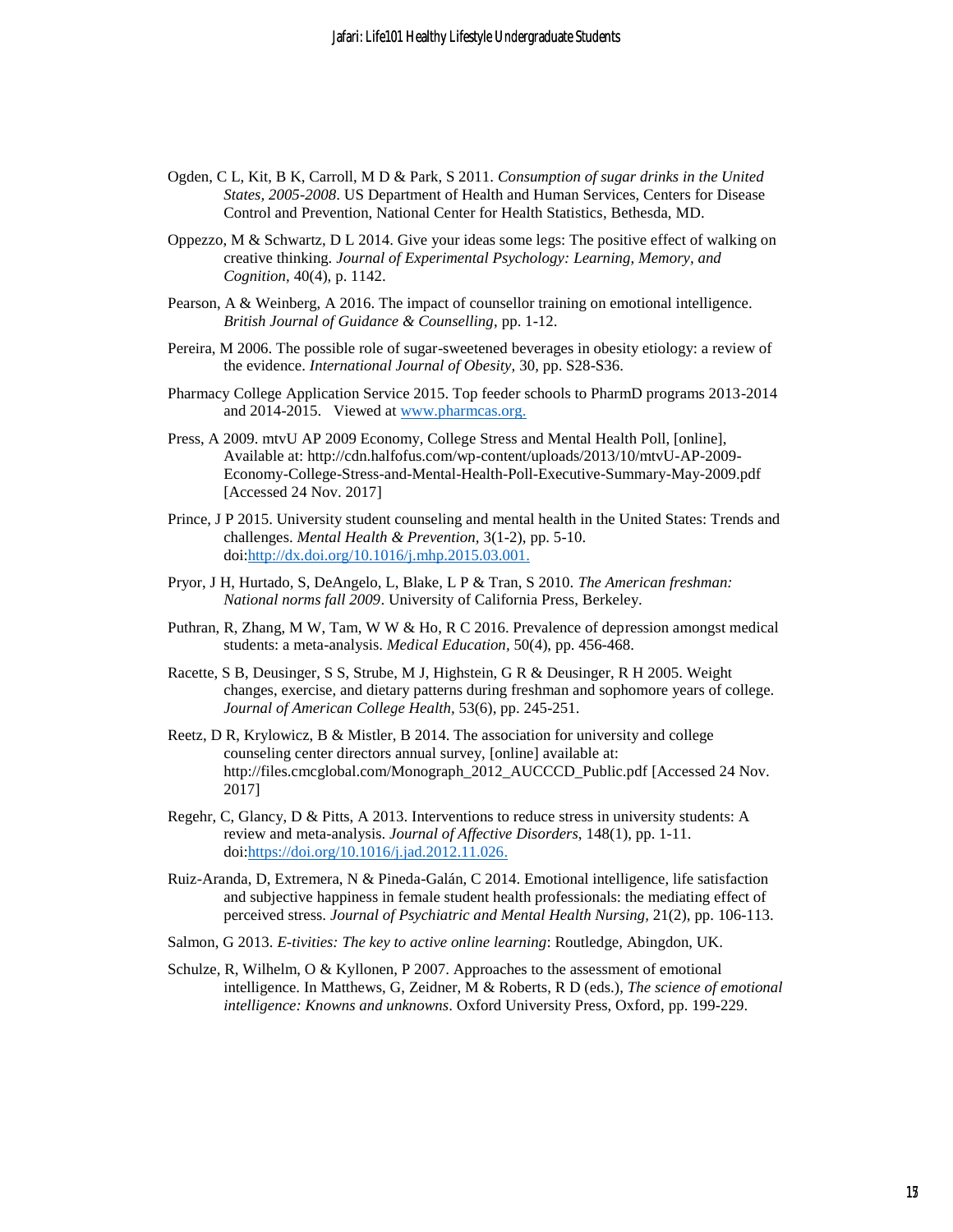- Schwartz, A J 2011. Rate, Relative Risk, and Method of Suicide by Students at 4-Year Colleges and Universities in the United States, 2004-2005 through 2008-2009. *Suicide and Life-Threatening Behavior,* 41(4), pp. 353-371.
- Serido, J, Shim, S, Xiao, J J, Tang, C & Card, N A 2014. Financial adaptation among college students: Helping students cope with financial strain. *Journal of College Student Development,* 55(3), pp. 310-316.
- Stanhope, K L, Schwarz, J M, Keim, N L, Griffen, S C, Bremer, A A, Graham, J L, . . . Zhang, W 2009. Consuming fructose-sweetened, not glucose-sweetened, beverages increases visceral adiposity and lipids and decreases insulin sensitivity in overweight/obese humans. *Journal of Clinical Investigation,* 119(5), pp. 1322-1334.
- Stroebe, M, Schut, H, & Nauta, M 2015. Homesickness: A systematic review of the scientific literature. *Review of General Psychology,* 19(2), pp. 157.
- Stults-Kolehmainen, M A & Sinha, R 2014. The effects of stress on physical activity and exercise. *Sports Medicine,* 44(1), pp. 81-121.
- Swallen, K C, Reither, E N, Haas, S A & Meier, A M 2005. Overweight, obesity, and healthrelated quality of life among adolescents: the National Longitudinal Study of Adolescent Health. *Pediatrics,* 115(2), pp. 340-347.
- Sweeney, R 2006. Millennial behaviors and demographics. Unpublished paper.
- Sweet, E, Nandi, A, Adam, E K & McDade, T W 2013. The high price of debt: Household financial debt and its impact on mental and physical health. *Social Science & Medicine,*  91, pp. 94-100.
- Triventi, M 2014. Does working during higher education affect students' academic progression? *Economics of Education Review,* 41, pp. 1-13. doi[:http://dx.doi.org/10.1016/j.econedurev.2014.03.006.](http://dx.doi.org/10.1016/j.econedurev.2014.03.006)
- van der Riet, P, Rossiter, R, Kirby, D, Dluzewska, T & Harmon, C 2015. Piloting a stress management and mindfulness program for undergraduate nursing students: Student feedback and lessons learned. *Nurse Education Today,* 35(1), pp. 44-49. doi[:https://doi.org/10.1016/j.nedt.2014.05.003.](https://doi.org/10.1016/j.nedt.2014.05.003)
- Walsemann, K M, Gee, G C & Gentile, D 2015. Sick of our loans: Student borrowing and the mental health of young adults in the United States. *Social Science & Medicine,* 124, pp. 85-93.
- Warnecke, E, Quinn, S, Ogden, K, Towle, N & Nelson, M R 2011. A randomised controlled trial of the effects of mindfulness practice on medical student stress levels. *Medical Education,* 45(4), pp. 381-388.
- Watling, C 2015. Tackling medical student stress: beyond individual resilience. *Perspectives on Medical Education,* 4(3), p. 105.
- Westrick, P A, Le, H, Robbins, S B, Radunzel, J M & Schmidt, F L 2015. College performance and retention: a meta-analysis of the predictive validities of ACT® scores, high school grades, and SES. *Educational Assessment,* 20(1), pp. 23-45.
- Wilson, K T, Bohnert, A E, Ambrose, A, Davis, D Y, Jones, D M & Magee, M J 2014. Social, behavioral, and sleep characteristics associated with depression symptoms among